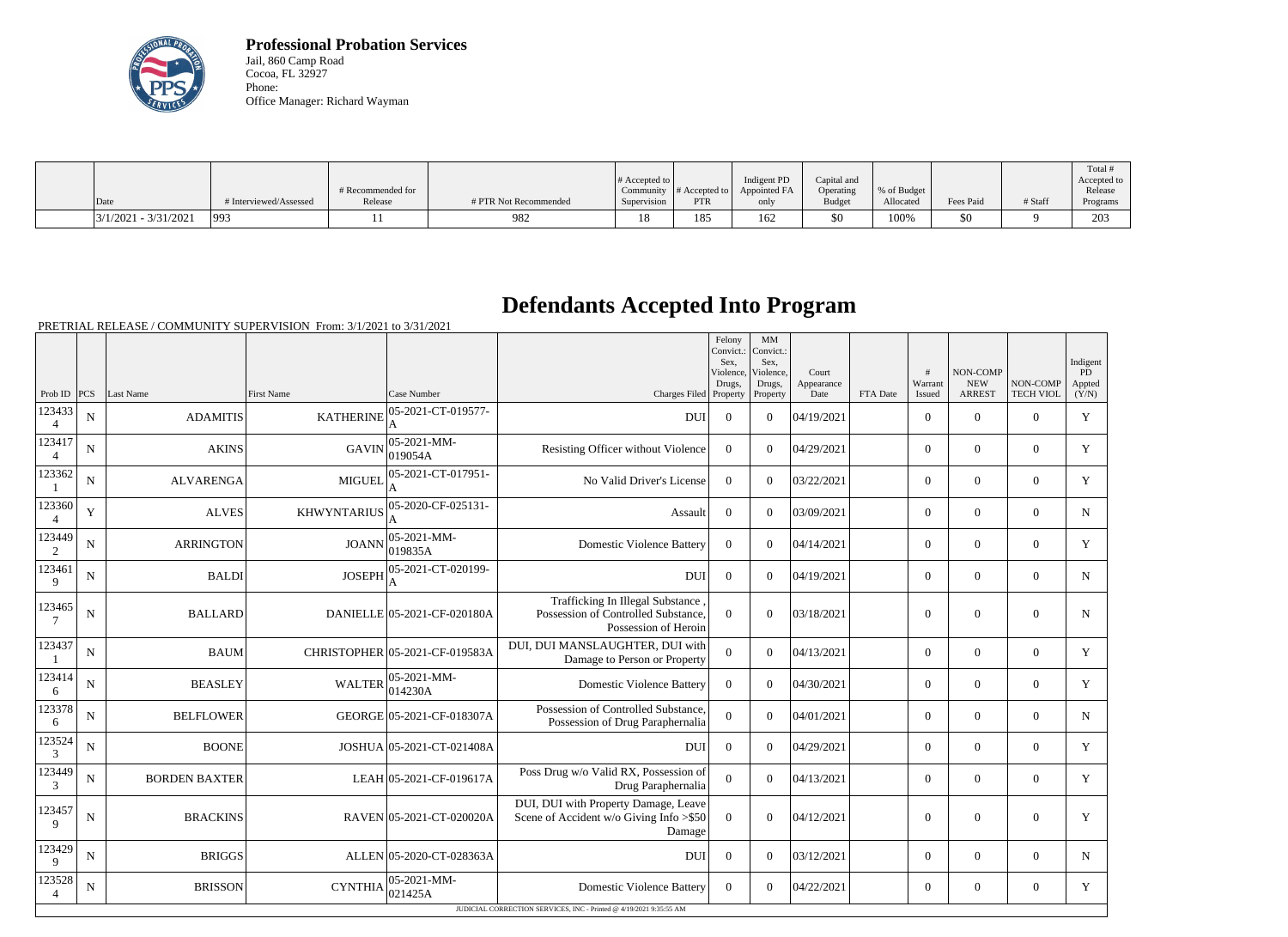|                    |             |                    |                    |                             |                                                                                                                                          | Felony<br>Convict.:<br>Sex, | $\mathbf{M}\mathbf{M}$<br>Convict.:<br>Sex, |                       |          |                   |                                         |                              | Indigent             |
|--------------------|-------------|--------------------|--------------------|-----------------------------|------------------------------------------------------------------------------------------------------------------------------------------|-----------------------------|---------------------------------------------|-----------------------|----------|-------------------|-----------------------------------------|------------------------------|----------------------|
| Prob ID            | PCS         | Last Name          | <b>First Name</b>  | Case Number                 |                                                                                                                                          | Violence.<br>Drugs,         | Violence.<br>Drugs,                         | Court<br>Appearance   | FTA Date | Warrant<br>Issued | NON-COMP<br><b>NEW</b><br><b>ARREST</b> | NON-COMP<br><b>TECH VIOL</b> | PD<br>Appted         |
| 123447<br>8        | ${\bf N}$   | <b>BROWN</b>       |                    | BRYANA 05-2021-CT-010848A   | Charges Filed Property<br>Driving While License Suspended Revoked<br>Cancel w/Knowledge                                                  | $\Omega$                    | Property<br>$\theta$                        | Date<br>03/18/2021    |          | $\boldsymbol{0}$  | $\theta$                                | $\theta$                     | (Y/N)<br>$\mathbf Y$ |
| 123482             | ${\bf N}$   | <b>BRUNO-ERCK</b>  | <b>TRAVIS</b>      | 05-2021-CT-020469-          | <b>DUI</b>                                                                                                                               | $\overline{0}$              | $\theta$                                    | 04/12/2021            |          | $\mathbf{0}$      | $\Omega$                                | $\Omega$                     | N                    |
| 123414<br>8        | ${\bf N}$   | <b>BURKETT</b>     |                    | JOSEPH 05-2021-CF-016060A   | Refuse Breath Urine Blood DUI Test After<br>Prev Susp, No Valid Driver's License                                                         | $\Omega$                    | $\theta$                                    | 03/10/2021            |          | $\mathbf{0}$      | $\overline{0}$                          | $\overline{0}$               | Y                    |
| 123493<br>6        | ${\bf N}$   | <b>BUTRIM</b>      |                    | KAREN 05-2021-CF-020712A    | Resisting Officer without Violence                                                                                                       | $\theta$                    | $\theta$                                    | 05/06/2021            |          | $\mathbf{0}$      | $\overline{0}$                          | $\theta$                     | N                    |
| 123536<br>6        | ${\bf N}$   | <b>BYRD</b>        | <b>CODY</b>        | 05-2021-MM-<br>0216396A     | Trespass after warning                                                                                                                   | $\overline{0}$              | $\theta$                                    | 04/22/2021            |          | $\overline{0}$    | $\theta$                                | $\theta$                     | Y                    |
| 123483<br>6        | $\mathbf N$ | <b>CABRERA</b>     |                    | DORIS 05-2021-CT-020523A    | <b>DUI</b>                                                                                                                               | $\overline{0}$              | $\theta$                                    | 04/23/2021            |          | $\mathbf{0}$      | $\overline{0}$                          | $\Omega$                     | N                    |
| 123502<br>9        | $\mathbf Y$ | <b>CALLISTE</b>    |                    | CRAIG 05-2021-CF-016236C    | Battery, Resisting Officer without Violence                                                                                              | $\overline{0}$              | $\theta$                                    | 03/30/2021            |          | $\mathbf{0}$      | $\overline{0}$                          | $\theta$                     | $\mathbf N$          |
| 123424             | ${\bf N}$   | <b>CAMPBELL</b>    | <b>WILLIE</b>      | 05-2021-MM-<br>019242-A     | Criminal Mischief with Damage                                                                                                            | $\overline{0}$              | $\theta$                                    | 03/31/2021            |          | $\overline{0}$    | $\overline{0}$                          | $\theta$                     | Y                    |
| 123417<br>$\Omega$ | ${\bf N}$   | <b>CAMPBELL</b>    | <b>WILLIE</b>      | 05-2021-MM-<br>019049A      | <b>Domestic Violence Battery</b>                                                                                                         | $\overline{0}$              | $\theta$                                    | 03/29/2021            |          | $\overline{0}$    | $\overline{0}$                          | $\theta$                     | Y                    |
| 123443<br>$\Omega$ | $\mathbf N$ | <b>CARABALLO</b>   | <b>JOSE</b>        | 05-2021-MM-<br>019618A      | Resisting Officer without Violence                                                                                                       | $\Omega$                    | $\theta$                                    | 04/12/2021            |          | $\overline{0}$    | $\overline{0}$                          | $\Omega$                     | Y                    |
| 123516             | ${\bf N}$   | <b>CARTER</b>      | <b>CODY</b>        | 05-2021-MM-<br>016762A      | FTA: Petit Theft Property More than \$100<br>less \$750                                                                                  | $\Omega$                    | $\theta$                                    | 04/30/2021            |          | $\mathbf{0}$      | $\Omega$                                | $\theta$                     | $\mathbf Y$          |
| 123467<br>2        | ${\bf N}$   | <b>CARTER</b>      |                    | ROBLEY 05-2021-CF-020185A   | Possession of Cocaine, Possession of Drug<br>Paraphernalia                                                                               | $\Omega$                    | $\theta$                                    | 04/15/2021            |          | $\overline{0}$    | $\overline{0}$                          | $\theta$                     | Y                    |
| 123434             | ${\bf N}$   | <b>CARUSO</b>      | <b>JOEEY</b>       | 05-2021-MM-<br>019551A      | <b>Domestic Violence Battery</b>                                                                                                         | $\overline{0}$              | $\theta$                                    | 04/12/2021            |          | $\overline{0}$    | $\overline{0}$                          | $\overline{0}$               | Y                    |
| 123370<br>2        | $\mathbf N$ | <b>CASTELLO</b>    |                    | DEREK 05-2021-CF-018157A    | Poss Drug w/o Valid RX, Possession of<br>Drug Paraphernalia, Open Container,<br>Possession of Controlled Substance                       | $\theta$                    | $\overline{0}$                              | 03/30/2021            |          | $\overline{0}$    | $\overline{0}$                          | $\theta$                     | Y                    |
| 123474             | ${\bf N}$   | <b>CHAMBERLAIN</b> | <b>CANDACE</b>     | 05-2021-MM-<br>020342A      | <b>Domestic Violence Battery</b>                                                                                                         | $\overline{0}$              | $\overline{0}$                              | 04/12/2021            |          | $\boldsymbol{0}$  | $\boldsymbol{0}$                        | $\mathbf{0}$                 | Y                    |
| 123442<br>5        | $\mathbf N$ | <b>CLEMONS</b>     |                    | VICTORIA 05-2021-CF-019568A | 2 counts of Poss Of Cocaine Less Than 28<br>Grams                                                                                        | $\overline{0}$              | $\overline{0}$                              | 04/08/2021            |          | $\boldsymbol{0}$  | $\overline{0}$                          | $\overline{0}$               | Y                    |
| 123406             | ${\bf N}$   | <b>COLLINS</b>     | <b>DERIC</b>       | 05-2021-MM-<br>018872A      | Trespass Property Other Than Structure Or<br>Conveyance, Giving False Name to Law<br><b>Enforcement Officer</b>                          | $\Omega$                    | $\overline{0}$                              | 04/12/2021 04/12/2021 |          |                   | $\boldsymbol{0}$                        | $\mathbf{0}$                 | $\mathbf N$          |
| 123348             | ${\bf N}$   | COSTANTINO         | <b>NICHOLAS</b>    | 05-2021-CT-017739-          | DUI                                                                                                                                      | $\overline{0}$              | $\overline{0}$                              | 04/01/2021            |          | $\overline{0}$    | $\overline{0}$                          | $\overline{0}$               | N                    |
| 123475<br>2        | ${\bf N}$   | COUNTS             | <b>CHRISTOPHER</b> | 05-2021-MM-<br>020324A      | Trespass Property Other Than Structure Or<br>Conveyance                                                                                  | $\overline{0}$              | $\overline{0}$                              | 04/12/2021            |          | $\overline{0}$    | $\overline{0}$                          | $\overline{0}$               | Y                    |
| 123406             | ${\bf N}$   | $\cos$             |                    |                             | Driving While License Suspended Revoked<br>FELICIA 05-2021-CF-018891A Cancel w/Knowledge, Fraud Impersonation<br>- False ID given to LEO | $\overline{0}$              | $\overline{0}$                              | 04/06/2021            |          | $\mathbf{0}$      | $\boldsymbol{0}$                        | $\overline{0}$               | Y                    |
| 123476<br>$\theta$ | ${\bf N}$   | CROSBY             | <b>SCOTT</b>       | 05-2021-MM-<br>020316A      | Possession of Drug Paraphernalia                                                                                                         | $\overline{0}$              | $\overline{0}$                              | 04/29/2021            |          | $\overline{0}$    | $\overline{0}$                          | $\overline{0}$               | Y                    |
|                    |             |                    |                    |                             | JUDICIAL CORRECTION SERVICES, INC - Printed @ 4/19/2021 9:35:55 AM                                                                       |                             |                                             |                       |          |                   |                                         |                              |                      |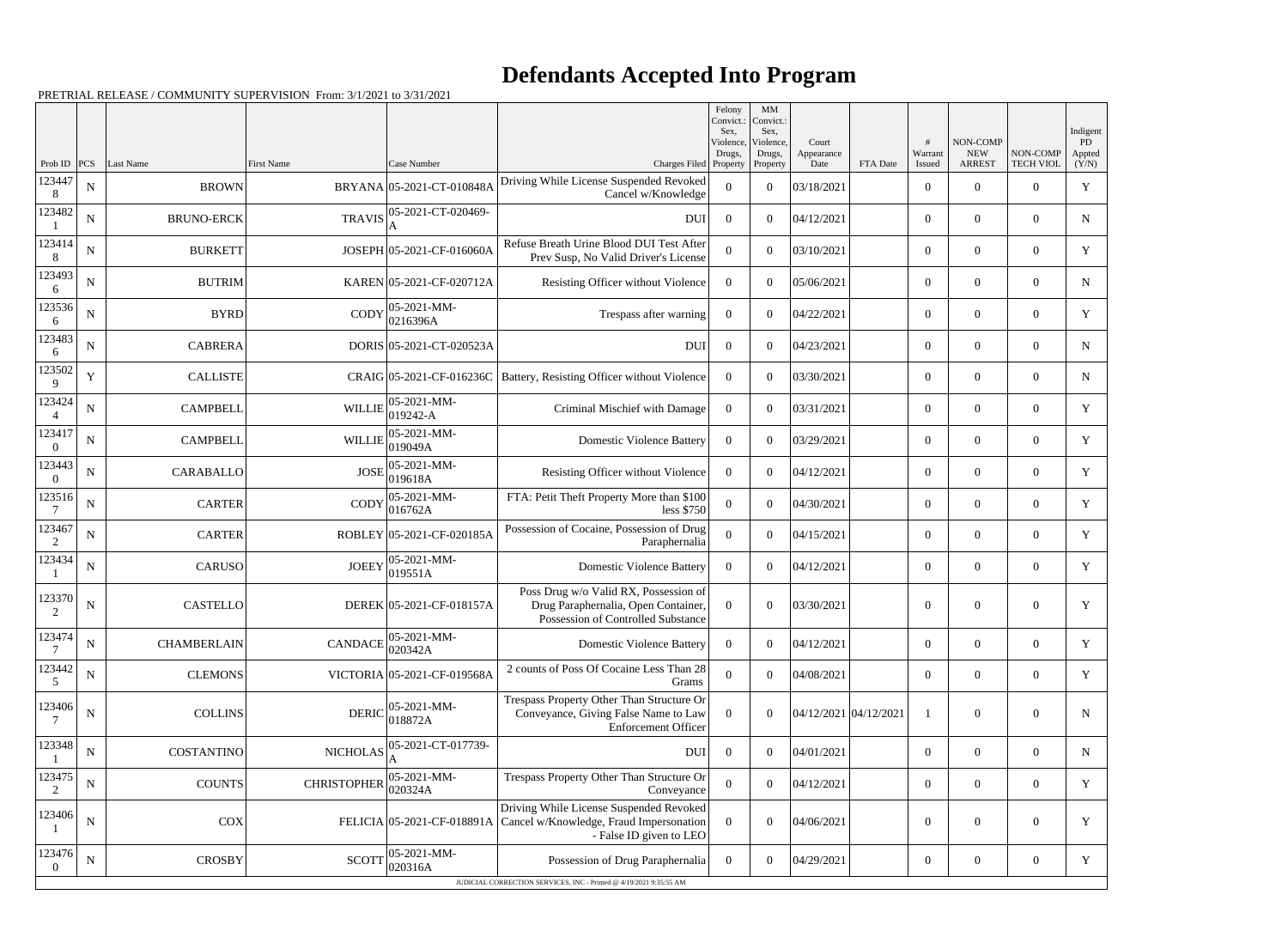|                          |             |                      |                  |                             |                                                                                                                                                                                     | Felony<br>Convict.:<br>Sex, | $\mathbf{M}\mathbf{M}$<br>Convict.:<br>Sex, |                             |          |                   |                                                |                              | Indigent              |
|--------------------------|-------------|----------------------|------------------|-----------------------------|-------------------------------------------------------------------------------------------------------------------------------------------------------------------------------------|-----------------------------|---------------------------------------------|-----------------------------|----------|-------------------|------------------------------------------------|------------------------------|-----------------------|
| Prob ID                  |             | <b>PCS</b> Last Name | First Name       | Case Number                 | Charges Filed Property                                                                                                                                                              | Violence,<br>Drugs,         | Violence,<br>Drugs,<br>Property             | Court<br>Appearance<br>Date | FTA Date | Warrant<br>Issued | <b>NON-COMP</b><br><b>NEW</b><br><b>ARREST</b> | NON-COMP<br><b>TECH VIOL</b> | PD<br>Appted<br>(Y/N) |
| 123378                   | ${\bf N}$   | <b>CUNNINGHAM</b>    | <b>MICHELLE</b>  | 05-2021-CF-018318-          | Possession of Controlled Substance                                                                                                                                                  | $\overline{0}$              | $\theta$                                    | 04/01/2021                  |          | $\overline{0}$    | $\overline{0}$                                 | $\overline{0}$               | $\mathbf Y$           |
| 123361                   | ${\bf N}$   | <b>CURTIS</b>        | <b>SHAWMAN</b>   | 05-2021-MM-<br>017976-A     | <b>Domestic Violence Battery</b>                                                                                                                                                    | $\overline{0}$              | $\theta$                                    | 03/22/2021                  |          | $\overline{0}$    | $\overline{0}$                                 | $\overline{0}$               | Y                     |
| 123517<br>3              | ${\bf N}$   | <b>DAUB</b>          | <b>JUSTIN</b>    | 05-2021-MM-<br>021217A      | Petit Theft                                                                                                                                                                         | $\overline{0}$              | $\theta$                                    | 04/29/2021                  |          | $\boldsymbol{0}$  | $\overline{0}$                                 | $\overline{0}$               | $\mathbf Y$           |
| 123544<br>5              | Y           | <b>DAVIS</b>         |                  | AMANDA 05-2021-CF-015640A   | Agg Manslaughter of a Child, Possession<br>of Drug Paraphernalia                                                                                                                    | $\Omega$                    | $\theta$                                    | 04/09/2021                  |          | $\Omega$          | $\overline{0}$                                 | $\overline{0}$               | Y                     |
| 123538<br>2              | ${\bf N}$   | <b>DEFOREST</b>      | <b>JUSTIN</b>    | 05-2015-CF-053071-          | Violation of Probation                                                                                                                                                              | $\theta$                    | $\theta$                                    | 04/26/2021                  |          | $\overline{0}$    | $\overline{0}$                                 | $\overline{0}$               | Y                     |
| 123494<br>$\Omega$       | N           | <b>DESROCHES</b>     | <b>KELSEY</b>    | 05-2021-MM-<br>020720A      | <b>Domestic Violence Battery</b>                                                                                                                                                    | $\Omega$                    | $\theta$                                    | 04/13/2021                  |          | $\overline{0}$    | $\theta$                                       | $\overline{0}$               | Y                     |
| 123407<br>$\overline{0}$ | $\mathbf N$ | <b>DIROCCO</b>       | <b>MICHAEL</b>   | 05-2020-MM-<br>$ 036385-A$  | Fail to Appear                                                                                                                                                                      | $\overline{0}$              | $\theta$                                    | 04/29/2021                  |          | $\overline{0}$    | $\overline{0}$                                 | $\overline{0}$               | Y                     |
| 123436<br>9              | N           | <b>DOTY</b>          |                  | MEGAN 05-2021-CF-019587A    | Resisting Officer without Violence, Battery<br>on Law Officer or Firefighter                                                                                                        | $\Omega$                    | $\theta$                                    | 04/13/2021                  |          | $\overline{0}$    | $\overline{0}$                                 | $\overline{0}$               | Y                     |
| 123398<br>$\overline{0}$ | ${\bf N}$   | <b>DUPUIS</b>        |                  | THOMAS 05-2021-CF-018716A   | <b>Battery</b>                                                                                                                                                                      | $\overline{0}$              | $\theta$                                    | 04/06/2021                  |          | $\boldsymbol{0}$  | $\overline{0}$                                 | $\overline{0}$               | ${\bf N}$             |
| 123449                   | N           | <b>EDGE</b>          | STEPHANIE        | 05-2020-CT-049274-          | Leave Scene of Accident w/o Giving Info<br>$>$ \$50 Damage                                                                                                                          | $\theta$                    | $\theta$                                    | 04/05/2021                  |          | $\overline{0}$    | $\overline{0}$                                 | $\overline{0}$               | N                     |
| 123524<br>8              | ${\bf N}$   | <b>ELLIOTT</b>       |                  | AARION 05-2021-CF-021386A   | <b>Aggravated Battery On A Pregnant Person</b>                                                                                                                                      | $\overline{0}$              | $\theta$                                    | 05/06/2021                  |          | $\overline{0}$    | $\overline{0}$                                 | $\overline{0}$               | Y                     |
| 123528                   | N           | <b>ENGELBERT</b>     | <b>ALEXANDRA</b> | 05-2021-MM-<br>021424A      | <b>Domestic Violence Battery</b>                                                                                                                                                    | $\overline{0}$              | $\theta$                                    | 04/19/2021                  |          | $\overline{0}$    | $\mathbf{0}$                                   | $\overline{0}$               | Y                     |
| 123476                   | ${\bf N}$   | <b>ESTEP</b>         |                  | LAWRENCE 05-2021-CF-020320A | Possession of Heroin, Possession of<br>Methamphetamine (2cts), Burglary Of A<br>Structure, Damage Property - Criminal<br>Mischief - over \$200, Possession of Drug<br>Paraphernalia | $\Omega$                    | $\theta$                                    | 04/15/2021                  |          | $\theta$          | $\mathbf{0}$                                   | $\overline{0}$               | $\mathbf Y$           |
| 123431<br>2              | $\mathbf Y$ | <b>EVANS</b>         |                  | ESSIE 05-2020-CF-024876A    | Trafficking Cocaine 28 grams to 200<br>grams, Trafficking Fentanyl 14 to 28<br>grams, Possession of Alprazolam(Xanax)                                                               | $\overline{0}$              | $\overline{0}$                              | 04/09/2021                  |          | $\boldsymbol{0}$  | $\mathbf{0}$                                   | $\overline{0}$               | $\mathbf N$           |
| 123431<br>3              | $\mathbf Y$ | <b>EVANS</b>         |                  | ESSIE 05-2020-CF-024859A    | Sale/Delivery of Cocaine (2cts), Possession<br>of Cocaine (2cts)                                                                                                                    | $\boldsymbol{0}$            | $\overline{0}$                              | 04/09/2021                  |          | $\overline{0}$    | $\overline{0}$                                 | $\overline{0}$               | $\mathbf N$           |
| 123442<br>6              | ${\bf N}$   | <b>FAIRCHILD</b>     | <b>HEATHER</b>   | 05-2021-MM-<br>019619A      | <b>Carrying Concealed Weapon</b>                                                                                                                                                    | $\overline{0}$              | $\overline{0}$                              | 04/14/2021                  |          | $\overline{0}$    | $\overline{0}$                                 | $\overline{0}$               | Y                     |
| 123443                   | ${\bf N}$   | <b>FARMER</b>        |                  | RONNIE 05-2021-CF-019653A   | DUI, Refuse Breath Urine Blood DUI Test<br>After Prev Susp, Driving While License<br>Susp Rev Canc - 2 or More Priors                                                               | $\overline{0}$              | $\overline{0}$                              | 04/13/2021                  |          | $\boldsymbol{0}$  | $\mathbf{0}$                                   | $\overline{0}$               | N                     |
| 123515                   | $\mathbf Y$ | <b>FAVERO</b>        |                  | CRAIG 05-2019-CF-029947A    | Fail Secure Workers Compensation<br>Insurance                                                                                                                                       | $\overline{0}$              | $\overline{0}$                              | 04/16/2021                  |          | $\overline{0}$    | $\overline{0}$                                 | $\overline{0}$               | Y                     |
| 123461<br>6              | ${\bf N}$   | <b>FERRERO</b>       | <b>SHANNON</b>   | 05-2021-CT-020198-          | <b>DUI</b>                                                                                                                                                                          | $\overline{0}$              | $\overline{0}$                              | 04/19/2021                  |          | $\overline{0}$    | $\boldsymbol{0}$                               | $\boldsymbol{0}$             | N                     |
| 123387<br>6              | ${\bf N}$   | <b>FLOWERS</b>       |                  | ARTHUR 05-2021-CF-018519A   | Battery Domestic Violence 2nd or Subsq<br>Offense                                                                                                                                   | $\theta$                    | $\overline{0}$                              | 04/01/2021                  |          | $\overline{0}$    | $\overline{0}$                                 | $\overline{0}$               | Y                     |
| 123368<br>6              | ${\bf N}$   | <b>FLOWERS</b>       |                  | MELL 05-2020-CF-045863A     | Trafficking in Illegal Drugs 4 to 14 Grams,<br>Possession of Cocaine                                                                                                                | $\Omega$                    | $\mathbf{0}$                                | 03/22/2021                  |          | $\boldsymbol{0}$  | $\boldsymbol{0}$                               | $\boldsymbol{0}$             | Y                     |
|                          |             |                      |                  |                             | JUDICIAL CORRECTION SERVICES, INC - Printed @ 4/19/2021 9:35:55 AM                                                                                                                  |                             |                                             |                             |          |                   |                                                |                              |                       |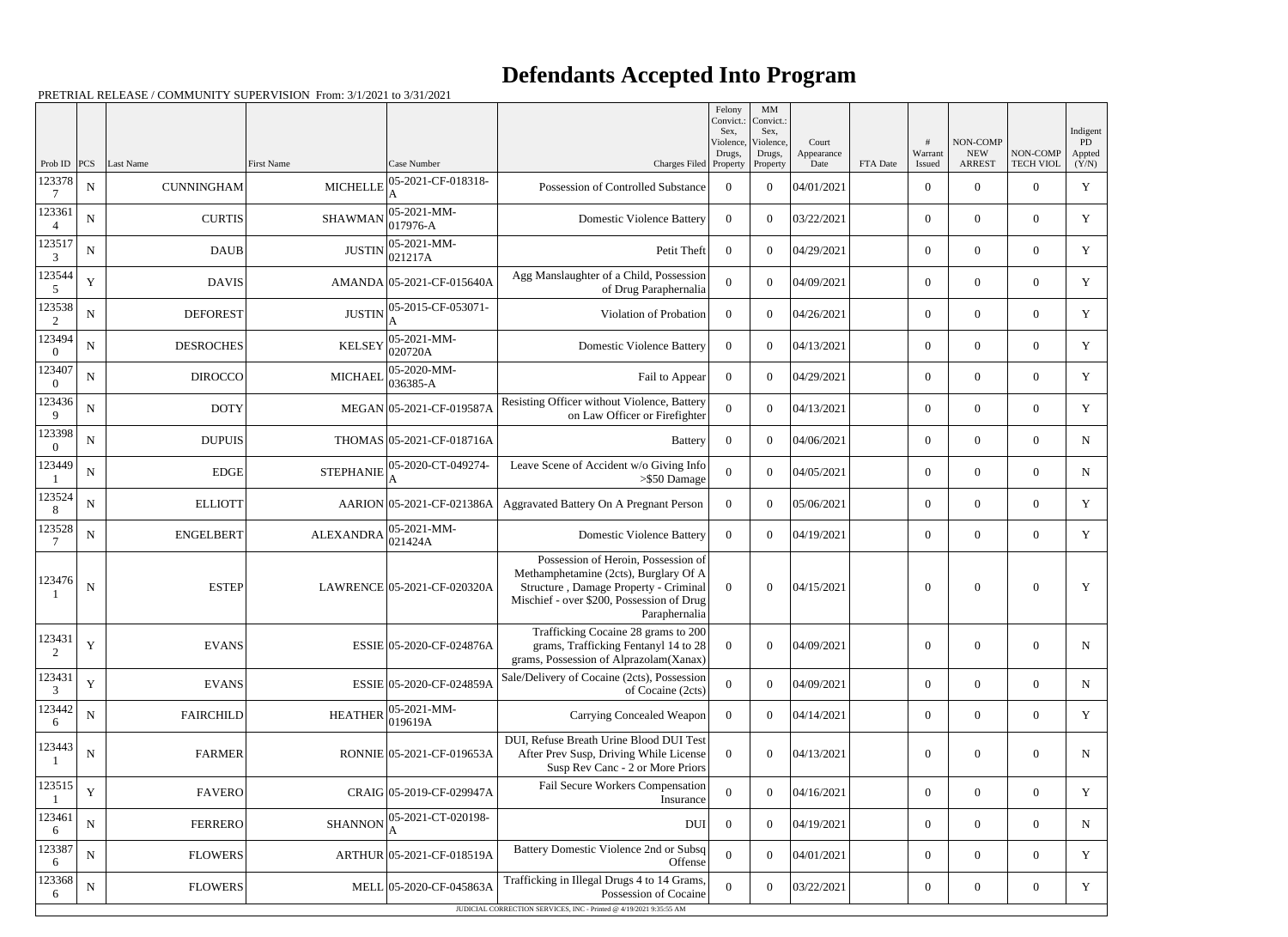|                          |             |                    |                   |                                                                         |                                                                                                                                               | Felony<br>Convict.:<br>Sex. | MM<br>Convict.:<br>Sex,         |                             |          |                        |                                         |                              | Indigent               |
|--------------------------|-------------|--------------------|-------------------|-------------------------------------------------------------------------|-----------------------------------------------------------------------------------------------------------------------------------------------|-----------------------------|---------------------------------|-----------------------------|----------|------------------------|-----------------------------------------|------------------------------|------------------------|
| Prob ID $ PCS $          |             | Last Name          | <b>First Name</b> | Case Number                                                             | Charges Filed Property                                                                                                                        | Violence,<br>Drugs,         | Violence,<br>Drugs,<br>Property | Court<br>Appearance<br>Date | FTA Date | #<br>Warrant<br>Issued | NON-COMP<br><b>NEW</b><br><b>ARREST</b> | NON-COMP<br><b>TECH VIOL</b> | PD.<br>Appted<br>(Y/N) |
| 123476<br>2              | $\mathbf N$ | <b>FOREMAN</b>     |                   | DANTA 05-2021-CF-020335A                                                | Possession of Cocaine, Possession of<br>Fentanyl, No Valid Driver's License                                                                   | $\Omega$                    | $\Omega$                        | 05/06/2021                  |          | $\overline{0}$         | $\theta$                                | $\Omega$                     | Y                      |
| 123515<br>8              | ${\bf N}$   | <b>FRISCH</b>      |                   | JACQUALYN 05-2021-CF-021218A                                            | Carrying Concealed Firearm, Poss Drug<br>w/o Valid RX, No Vehicle Registration                                                                | $\Omega$                    | $\Omega$                        | 04/22/2021                  |          | $\overline{0}$         | $\overline{0}$                          | $\Omega$                     | Y                      |
| 123458<br>5              | $\mathbf N$ | <b>FULMER</b>      |                   | GRAYSON 05-2021-CF-020014A                                              | DUI, Carrying Concealed Firearm, Poss of<br>More Than One Valid Florida DL                                                                    | $\Omega$                    | $\Omega$                        | 04/08/2021                  |          | $\theta$               | $\Omega$                                | $\Omega$                     | Y                      |
| 123348<br>$\Omega$       | ${\bf N}$   | <b>GAUDET</b>      | <b>LIONEL</b>     | 05-2021-CT-017733-                                                      | <b>DUI</b>                                                                                                                                    | $\Omega$                    | $\Omega$                        | 04/01/2021                  |          | $\overline{0}$         | $\overline{0}$                          | $\Omega$                     | N                      |
| 123369<br>7              | $\mathbf N$ | <b>GILLESPIE</b>   |                   | VICTORIA 05-2021-CT-018168A                                             | <b>DUI</b>                                                                                                                                    | $\Omega$                    | $\theta$                        | 03/29/2021                  |          | $\overline{0}$         | $\theta$                                | $\Omega$                     | Y                      |
| 123424                   | ${\bf N}$   | <b>GOINS</b>       | <b>PATRICK</b>    | 05-2021-MM-<br>019257-A                                                 | Possession of Drug Paraphernalia                                                                                                              | $\Omega$                    | $\Omega$                        | 03/29/2021                  |          | $\overline{0}$         | $\overline{0}$                          | $\Omega$                     | Y                      |
| 123437<br>2              | $\mathbf N$ | <b>GRUNTKOSKY</b>  | <b>TOBY</b>       | 05-2021-MM-<br>019599A                                                  | <b>Domestic Violence Battery</b>                                                                                                              | $\Omega$                    | $\Omega$                        | 04/12/2021                  |          | $\theta$               | $\theta$                                | $\Omega$                     | Y                      |
| 123458<br>-6             | $\mathbf N$ | <b>GUINYARD</b>    |                   | CURTIS 05-2021-CF-020011A                                               | Trafficking In Fentanyl Illegal Drugs<br>(2cts), Sale Of A Controlled Substance                                                               | $\Omega$                    | $\Omega$                        | 04/15/2021                  |          | $\overline{0}$         | $\overline{0}$                          | $\Omega$                     | Y                      |
| 123466<br>$\overline{4}$ | $\mathbf N$ | <b>GUINYARD</b>    |                   | CURTIS 05-2021-CF-020161A                                               | Sale or Delivery of a Controlled Substance,<br>Sale Of A Controlled Substance                                                                 | $\Omega$                    | $\Omega$                        | 04/15/2021                  |          | $\overline{0}$         | $\Omega$                                | $\Omega$                     | N                      |
| 123545                   | ${\bf N}$   | <b>GUNN</b>        |                   | SUMMER 05-2021-CF-021816A                                               | Poss Drug w/o Valid RX, Possession of<br>Drug Paraphernalia                                                                                   | $\Omega$                    | $\Omega$                        | 04/27/2021                  |          | $\overline{0}$         | $\overline{0}$                          | $\Omega$                     | Y                      |
| 123398<br>3              | $\mathbf N$ | <b>GUNTHORPE</b>   | <b>RUSSELL</b>    | 05-2021-MM-<br>018725A                                                  | <b>Domestic Violence Battery</b>                                                                                                              | $\Omega$                    | $\Omega$                        | 04/12/2021                  |          | $\overline{0}$         | $\theta$                                | $\Omega$                     | Y                      |
| 123450<br>2              | ${\bf N}$   | <b>HAGANS</b>      |                   | JOCELYN 05-2021-CF-019815A                                              | Possession of Controlled Substance,<br>Possession of Drug Paraphernalia                                                                       | $\Omega$                    | $\Omega$                        | 04/13/2021                  |          | $\overline{0}$         | $\overline{0}$                          | $\Omega$                     | Y                      |
| 123431<br>9              | ${\bf N}$   | <b>HARRIS</b>      |                   | DAMIEN 05-2021-CF-018878A                                               | Arson in the First Degree                                                                                                                     | $\Omega$                    | $\Omega$                        | 04/06/2021                  |          | $\overline{0}$         | $\Omega$                                | $\Omega$                     | Y                      |
| 123408                   | $\mathbf N$ | <b>HARRIS</b>      | <b>ROBERT</b>     | 05-2021-MM-<br>018888-A                                                 | Resisting Officer without Violence                                                                                                            | $\Omega$                    | $\Omega$                        | 04/29/2021                  |          | $\overline{0}$         | $\overline{0}$                          | $\Omega$                     | Y                      |
| 123545<br>$8\,$          | Y           | <b>HARTER</b>      |                   | TIFFANY $\left \frac{05\text{-}2021\text{-}MM}{0210}\right $<br>021864A | <b>Domestic Violence Assault</b>                                                                                                              | $\overline{0}$              | $\boldsymbol{0}$                | 04/29/2021                  |          | $\boldsymbol{0}$       | $\overline{0}$                          | $\overline{0}$               | $\mathbf Y$            |
| 123467                   | ${\bf N}$   | <b>HASKOOR</b>     |                   | JOSEPH 05-2021-CF-020196A                                               | Battery On Person 65 Or Older, Domestic<br>Violence Battery                                                                                   | $\overline{0}$              | $\boldsymbol{0}$                | 04/15/2021                  |          | $\boldsymbol{0}$       | $\boldsymbol{0}$                        | $\overline{0}$               | Y                      |
| 123516<br>2              | ${\bf N}$   | <b>HATCHER</b>     |                   | CAMRON 05-2021-CF-021210A                                               | Possession of Cannabis More than 20<br>Grams, Possession of Drug Paraphernalia                                                                | $\overline{0}$              | $\overline{0}$                  | 04/22/2021                  |          | $\boldsymbol{0}$       | $\boldsymbol{0}$                        | $\overline{0}$               | Y                      |
| 123437<br>3              | ${\bf N}$   | <b>HAY</b>         |                   | DOUGLAS 05-2021-CF-019588A                                              | Resisting Officer without Violence,<br>Resisting Arrest With Violence, Battery on<br>Law Officer or Firefighter                               | $\overline{0}$              | $\overline{0}$                  | 04/13/2021                  |          | $\mathbf{0}$           | $\mathbf{0}$                            | $\overline{0}$               | Y                      |
| 123459<br>$\overline{4}$ | ${\bf N}$   | <b>HENNESSEY</b>   | <b>CARTER</b>     | 05-2021-MM-<br>019997A                                                  | <b>Domestic Violence Battery</b>                                                                                                              | $\overline{0}$              | $\boldsymbol{0}$                | 04/14/2021                  |          | $\boldsymbol{0}$       | $\overline{0}$                          | $\overline{0}$               | Y                      |
| 123360                   | $\mathbf Y$ | <b>HILL</b>        | <b>REDRICK</b>    | 05-2019-CF-020013-                                                      | Fail to Appear                                                                                                                                | $\overline{0}$              | $\boldsymbol{0}$                | 03/09/2021                  |          | $\boldsymbol{0}$       | $\mathbf{0}$                            | $\overline{0}$               | $\mathbf N$            |
| 123520                   | ${\bf N}$   | <b>HILTERBRANT</b> | HOLLI             | 05-2020-MM-<br>021340A                                                  | <b>Domestic Violence Battery</b>                                                                                                              | $\overline{0}$              | $\overline{0}$                  | 04/13/2021                  |          | $\boldsymbol{0}$       | $\boldsymbol{0}$                        | $\overline{0}$               | Y                      |
| 123524                   | ${\bf N}$   | <b>HOFFMAN</b>     | <b>JOHNY</b>      | 05-2021-MM-<br>021399A                                                  | Trespass Structure or Conveyance,<br>Resisting Officer without Violence<br>JUDICIAL CORRECTION SERVICES, INC - Printed @ 4/19/2021 9:35:55 AM | $\Omega$                    | $\overline{0}$                  | 04/19/2021                  |          | $\boldsymbol{0}$       | $\boldsymbol{0}$                        | $\overline{0}$               | Y                      |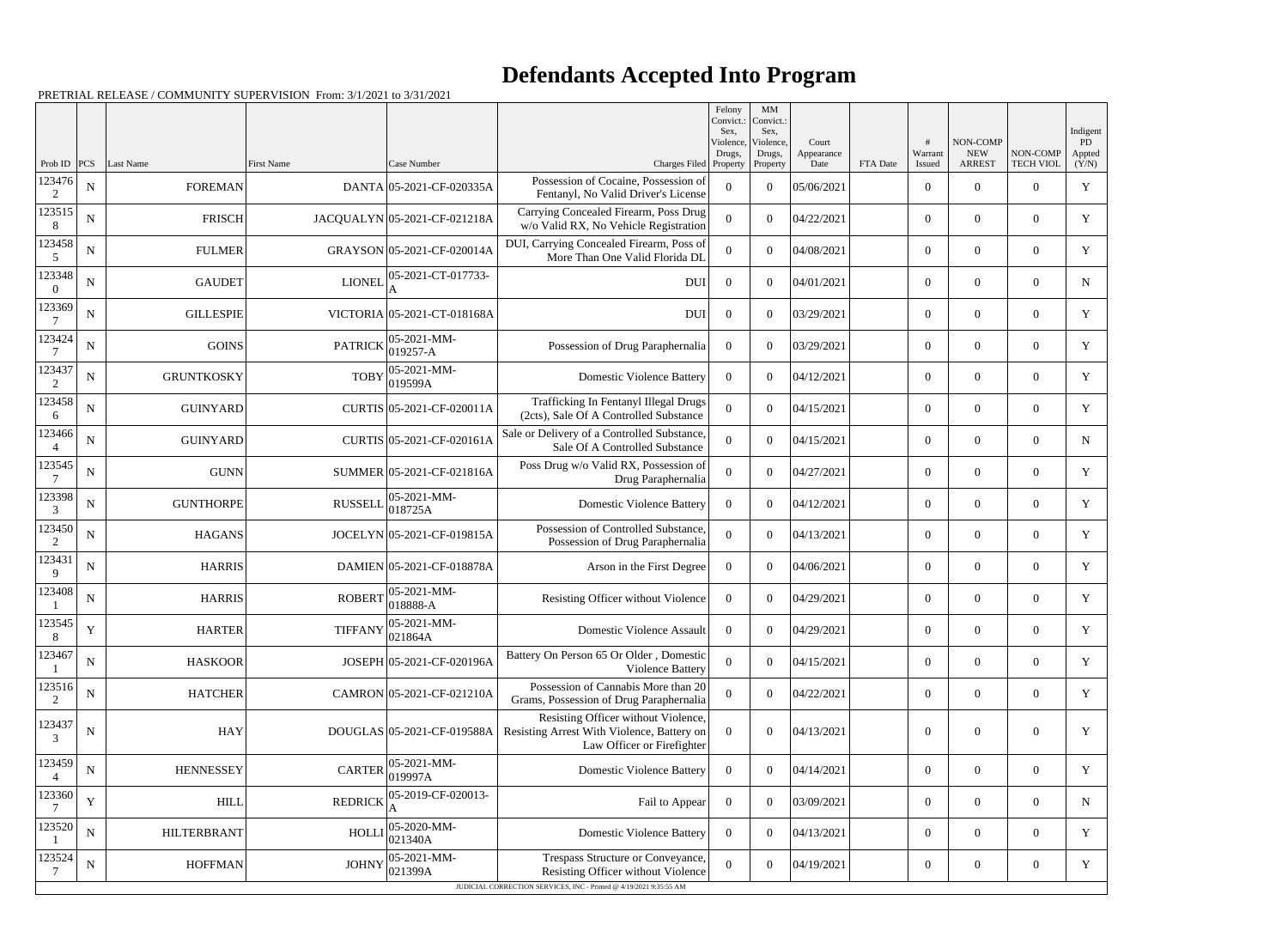|                                       |             |                   |                    |                            |                                                                                                                                                                                                                                                                                                                               | Felony<br>Convict.:<br>Sex.<br>Violence, | $\mathbf{M}\mathbf{M}$<br>Convict.<br>Sex,<br>Violence, | Court              |          |                   | NON-COMP                    |                              | Indigent<br>PD  |
|---------------------------------------|-------------|-------------------|--------------------|----------------------------|-------------------------------------------------------------------------------------------------------------------------------------------------------------------------------------------------------------------------------------------------------------------------------------------------------------------------------|------------------------------------------|---------------------------------------------------------|--------------------|----------|-------------------|-----------------------------|------------------------------|-----------------|
| Prob ID                               | <b>PCS</b>  | Last Name         | <b>First Name</b>  | Case Number                | Charges Filed Property                                                                                                                                                                                                                                                                                                        | Drugs,                                   | Drugs,<br>Property                                      | Appearance<br>Date | FTA Date | Warrant<br>Issued | <b>NEW</b><br><b>ARREST</b> | NON-COMP<br><b>TECH VIOL</b> | Appted<br>(Y/N) |
| 123437<br>$\overline{4}$              | ${\bf N}$   | <b>HOGAN</b>      |                    | COLT 05-2021-CF-019595A    | 2 counts of Aggravated Assault With<br>Deadly Weapon                                                                                                                                                                                                                                                                          | $\Omega$                                 | $\theta$                                                | 04/13/2021         |          | $\boldsymbol{0}$  | $\overline{0}$              | $\overline{0}$               | $\mathbf Y$     |
| 123418<br>2                           | $\mathbf N$ | <b>HOUZE</b>      |                    | ROBERT 05-2021-CF-019068A  | DUI Felony 3rd Offense or Subq Offense,<br>Refuse Breath Urine Blood DUI Test After<br>Prev Susp                                                                                                                                                                                                                              | $\Omega$                                 | $\theta$                                                | 04/06/2021         |          | $\overline{0}$    | $\overline{0}$              | $\theta$                     | Y               |
| 123475<br>3                           | $\mathbf N$ | <b>HOWARD</b>     |                    | CODY 05-2021-CT-020300A    | DUI with BAL .15 or above (1st<br>Conviction)                                                                                                                                                                                                                                                                                 | $\Omega$                                 | $\theta$                                                | 04/05/2021         |          | $\overline{0}$    | $\overline{0}$              | $\overline{0}$               | Y               |
| 123437<br>8                           | $\mathbf N$ | <b>HOWARD</b>     | <b>TERRY</b>       | 05-2021-CT-019598-         | <b>DUI</b>                                                                                                                                                                                                                                                                                                                    | $\overline{0}$                           | $\theta$                                                | 04/12/2021         |          | $\boldsymbol{0}$  | $\overline{0}$              | $\mathbf{0}$                 | Y               |
| 123370<br>$\Omega$                    | $\mathbf N$ | <b>HUBBARD</b>    | <b>AUSTIN</b>      | 05-2021-MM-<br>018145A     | Resisting Officer without Violence, Threat<br>Death or Serious Harm LEO or Family<br>Member                                                                                                                                                                                                                                   | $\theta$                                 | $\theta$                                                | 04/01/2021         |          | $\overline{0}$    | $\overline{0}$              | $\overline{0}$               | Y               |
| 123495<br>3                           | $\mathbf N$ | <b>IBRAHIM</b>    | <b>ADEI</b>        | 05-2021-MM-<br>020707A     | <b>Domestic Violence Battery</b>                                                                                                                                                                                                                                                                                              | $\theta$                                 | $\theta$                                                | 04/13/2021         |          | $\overline{0}$    | $\overline{0}$              | $\overline{0}$               | Y               |
| 123351                                | $\mathbf N$ | <b>INEICHEN</b>   |                    | PAUL 05-2021-CF-017725A    | Driving While License Suspended Revoked<br>Cancel w/Knowledge                                                                                                                                                                                                                                                                 | $\overline{0}$                           | $\theta$                                                | 03/30/2021         |          | $\boldsymbol{0}$  | $\overline{0}$              | $\overline{0}$               | Y               |
| 123367<br>$\Omega$                    | Y           | <b>JACKSON</b>    |                    | BRIAN 05-2020-CF-050845A   | Sex Offender Fail Report Change MV<br>Ownership, Sex Offender Fail to Register<br>Address W/DHSMV, Sex Offender Fail<br><b>Report Changes of Employment</b>                                                                                                                                                                   | $\Omega$                                 | $\theta$                                                | 04/20/2021         |          | $\overline{0}$    | $\overline{0}$              | $\theta$                     | Y               |
| 123501<br>9                           | $\mathbf N$ | JIMENEZ-RODRIGUEZ | <b>MARANGEL</b>    | 05-2021-MM-<br>020868A     | <b>Domestic Violence Battery</b>                                                                                                                                                                                                                                                                                              | $\overline{0}$                           | $\theta$                                                | 04/12/2021         |          | $\overline{0}$    | $\overline{0}$              | $\overline{0}$               | Y               |
| 123434<br>$\Omega$                    | N           | <b>JOHNSON</b>    |                    | EZRA 05-2021-CF-019544A    | Traffcking Heroin, Poss Drug w/o Valid<br>RX, Possesion of Drug Paraphernalia<br>(2cts), Giving False Name to Law<br><b>Enforcement Officer</b>                                                                                                                                                                               | $\theta$                                 | $\theta$                                                | 04/08/2021         |          | $\overline{0}$    | $\Omega$                    | $\Omega$                     | Y               |
| 123450<br>6                           | $\mathbf N$ | <b>JOHNSON</b>    |                    | RUSTY 05-2021-CF-019824A   | Poss Drug w/o Valid RX                                                                                                                                                                                                                                                                                                        | $\overline{0}$                           | $\theta$                                                | 04/13/2021         |          | $\boldsymbol{0}$  | $\overline{0}$              | $\overline{0}$               | Y               |
| 123483<br>$\mathcal{D}_{\mathcal{L}}$ | ${\bf N}$   | <b>JONES</b>      |                    | ANTHONY 05-2021-CT-020481A | Driving While License Suspended Revoked<br>Cancel w/Knowledge                                                                                                                                                                                                                                                                 | $\overline{0}$                           | $\overline{0}$                                          | 04/29/2021         |          | $\boldsymbol{0}$  | $\boldsymbol{0}$            | $\overline{0}$               | Y               |
| 123467<br>3                           | $\mathbf N$ | <b>JOSEPH</b>     | <b>SHI</b>         | 05-2021-MM-<br>020150-A    | <b>Domestic Violence Battery</b>                                                                                                                                                                                                                                                                                              | $\theta$                                 | $\overline{0}$                                          | 04/12/2021         |          | $\boldsymbol{0}$  | $\boldsymbol{0}$            | $\overline{0}$               | Y               |
| 123517                                | ${\bf N}$   | <b>KERNS</b>      | <b>CHRISTOPHER</b> | 05-2021-MM-<br>021209A     | <b>Domestic Violence Battery</b>                                                                                                                                                                                                                                                                                              | $\overline{0}$                           | $\theta$                                                | 04/12/2021         |          | $\boldsymbol{0}$  | $\overline{0}$              | $\overline{0}$               | Y               |
| 123459<br>-6                          | ${\bf N}$   | KING              |                    | BRYAN 05-2021-CF-020008A   | Resisting Officer without Violence, Battery<br>on Law Officer or Firefighter                                                                                                                                                                                                                                                  | $\Omega$                                 | $\overline{0}$                                          | 04/15/2021         |          | $\overline{0}$    | $\overline{0}$              | $\overline{0}$               | Y               |
| 123458<br>$\Omega$                    | $\mathbf N$ | KING              |                    | TAUNI 05-2021-CF-020006A   | DWLS 3rd Conviction, DUI, Possession of<br>less than 20 grams of Cannabis, Possession<br>of Cocaine, Possession of Heroin, Poss<br>Drug w/o Valid RX, Battery on Law<br>Officer or Firefighter, Resisting Arrest<br>With Violence, Resisting Officer without<br>Violence, Threat Death or Serious Ham<br>LEO or Family Member | $\Omega$                                 | $\overline{0}$                                          | 04/15/2021         |          | $\boldsymbol{0}$  | $\boldsymbol{0}$            | $\overline{0}$               | Y               |
| 123444                                | ${\bf N}$   | <b>KRAFT</b>      | <b>SCOT</b>        | 05-2021-MM-<br>019625A     | Boating Under the Influence                                                                                                                                                                                                                                                                                                   | $\overline{0}$                           | $\theta$                                                | 04/14/2021         |          | $\boldsymbol{0}$  | $\overline{0}$              | $\theta$                     | Y               |
| 123483                                | Y           | <b>LAWLER</b>     |                    | EUGENE 05-2021-CT-020496A  | DUI                                                                                                                                                                                                                                                                                                                           | $\overline{0}$                           | $\overline{0}$                                          | 04/12/2021         |          | $\overline{0}$    | $\boldsymbol{0}$            | $\boldsymbol{0}$             | Y               |
|                                       |             |                   |                    |                            | JUDICIAL CORRECTION SERVICES, INC - Printed @ 4/19/2021 9:35:55 AM                                                                                                                                                                                                                                                            |                                          |                                                         |                    |          |                   |                             |                              |                 |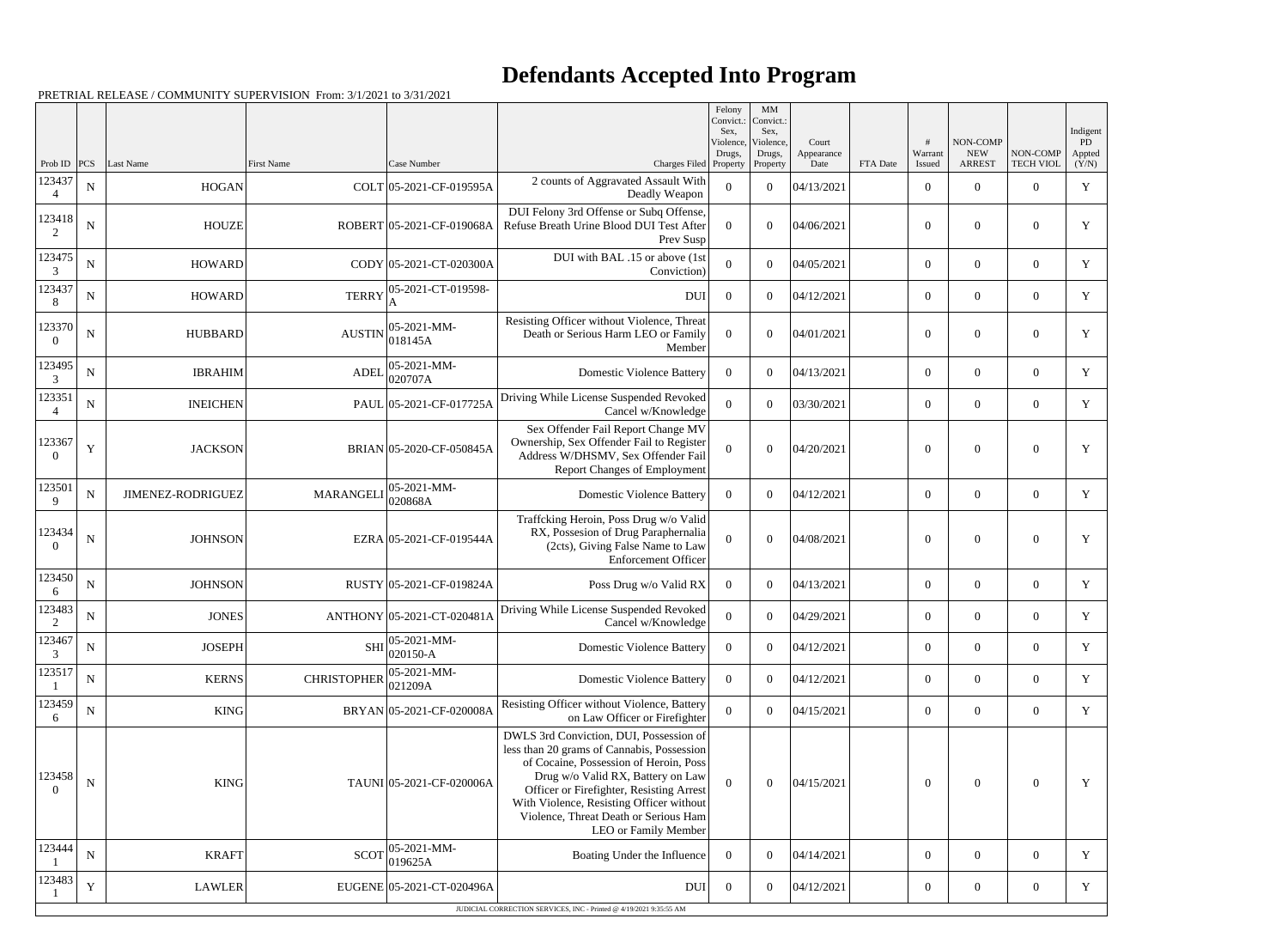|                          |             |                 |                   |                               |                                                                                                            | Felony<br>Convict.:<br>Sex.<br>Violence, | MM<br>Convict.:<br>Sex.<br>Violence, | Court              |          | #                 | NON-COMP                    |                              | Indigent<br>PD. |
|--------------------------|-------------|-----------------|-------------------|-------------------------------|------------------------------------------------------------------------------------------------------------|------------------------------------------|--------------------------------------|--------------------|----------|-------------------|-----------------------------|------------------------------|-----------------|
| Prob ID                  | PCS         | Last Name       | <b>First Name</b> | Case Number                   | Charges Filed Property                                                                                     | Drugs,                                   | Drugs,<br>Property                   | Appearance<br>Date | FTA Date | Warrant<br>Issued | <b>NEW</b><br><b>ARREST</b> | NON-COMP<br><b>TECH VIOL</b> | Appted<br>(Y/N) |
| 123433<br>5              | ${\bf N}$   | <b>LAWSON</b>   | <b>KELACHIA</b>   | 05-2021-MM-<br>019549A        | <b>Domestic Violence Battery</b>                                                                           | $\overline{0}$                           | $\Omega$                             | 04/12/2021         |          | $\overline{0}$    | $\theta$                    | $\overline{0}$               | Y               |
| 123475                   | $\mathbf N$ | <b>LEE</b>      |                   | ZACHARY 05-2021-CF-020319A    | DUI with BAL .15 or above (1st<br>Conviction), Poss Drug w/o Valid RX,<br>Possession of Drug Paraphernalia | $\overline{0}$                           | $\theta$                             | 05/06/2021         |          | $\overline{0}$    | $\theta$                    | $\overline{0}$               | Y               |
| 123520<br>5              | $\mathbf N$ | <b>LEWIS</b>    |                   | JARRED 05-2021-CT-021358A     | DUI with BAL .15 or above (1st<br>Conviction), DUI with Damage to Person<br>or Property                    | $\overline{0}$                           | $\Omega$                             | 04/12/2021         |          | $\overline{0}$    | $\overline{0}$              | $\overline{0}$               | Y               |
| 123451                   | ${\bf N}$   | <b>LINNEY</b>   | <b>CHARLES</b>    | $05 - 2021 - MM -$<br>019832A | <b>Domestic Violence Battery</b>                                                                           | $\overline{0}$                           | $\overline{0}$                       | 04/14/2021         |          | $\overline{0}$    | $\overline{0}$              | $\overline{0}$               | Y               |
| 123476<br>3              | $\mathbf N$ | <b>LOCKOSKI</b> |                   | MICHAEL 05-2021-CT-020303A    | <b>DUI</b>                                                                                                 | $\overline{0}$                           | $\theta$                             | 04/05/2021         |          | $\overline{0}$    | $\overline{0}$              | $\overline{0}$               | Y               |
| 123450<br>9              | $\mathbf N$ | <b>LOCKWOOD</b> |                   | CHARLES 05-2021-CF-019853A    | FEL BATTERY DV                                                                                             | $\Omega$                                 | $\theta$                             | 04/13/2021         |          | $\overline{0}$    | $\overline{0}$              | $\overline{0}$               | Y               |
| 123396                   | $\mathbf N$ | <b>LOMBARDI</b> | <b>MARK</b>       | 05-2021-CF-015519-            | <b>TRAFFICK AMPHETAMINE</b><br>METHAMPHETAMINE 28 TO 200 GRM                                               | $\theta$                                 | $\theta$                             | 03/16/2021         |          | $\overline{0}$    | $\overline{0}$              | $\overline{0}$               | $\mathbf N$     |
| 123515<br>$\Omega$       | $\mathbf N$ | <b>LUGO</b>     | <b>JULIO</b>      | $05 - 2021 - MM -$<br>017704A | Domestic Violence Battery, Threat Death<br>or Serious Ham LEO or Family Member,<br>Assault (2cts)          | $\overline{0}$                           | $\Omega$                             | 04/22/2021         |          | $\theta$          | $\Omega$                    | $\overline{0}$               | $\mathbf N$     |
| 123494<br>6              | $\mathbf Y$ | <b>LUNSFORD</b> |                   | ASHLEY 05-2021-CF-018873A     | Possession of Methamphetamine,<br>Possession of Drug Paraphernalia                                         | $\boldsymbol{0}$                         | $\theta$                             | 06/04/2021         |          | $\overline{0}$    | $\overline{0}$              | $\overline{0}$               | $\mathbf Y$     |
| 123496<br>2              | Y           | <b>LUNSFORD</b> | <b>ASHLEY</b>     | 05-2020-CF-033383-            | Possession of Methamphetamine                                                                              | $\overline{0}$                           | $\theta$                             | 06/04/2021         |          | $\overline{0}$    | $\overline{0}$              | $\overline{0}$               | Y               |
| 123474<br>8              | ${\bf N}$   | <b>LUTZ</b>     |                   | KELSEY 05-2021-CF-020339A     | Possession of Controlled Substance, False<br>Alarm of Fire                                                 | $\overline{0}$                           | $\theta$                             | 04/15/2021         |          | $\overline{0}$    | $\overline{0}$              | $\overline{0}$               | Y               |
| 123538                   | ${\bf N}$   | <b>LYON</b>     | <b>ROBERT</b>     | 05-2021-MM-<br>021622A        | <b>Domestic Violence Battery</b>                                                                           | $\overline{0}$                           | $\theta$                             | 04/22/2021         |          | $\overline{0}$    | $\overline{0}$              | $\overline{0}$               | N               |
| 123418                   | ${\bf N}$   | <b>MACKO</b>    |                   | MICHAEL 05-2021-CF-019053A    | Poss Drug w/o Valid RX                                                                                     | $\boldsymbol{0}$                         | $\theta$                             | 04/08/2021         |          | $\overline{0}$    | $\overline{0}$              | $\overline{0}$               | Y               |
| 123465<br>9              | ${\bf N}$   | <b>MALEC</b>    |                   | ALEXANDER 05-2021-CF-020100A  | Possession of Controlled Substance, 2<br>counts of Possession of Drug Paraphernalia                        | $\boldsymbol{0}$                         | $\boldsymbol{0}$                     | 04/15/2021         |          | $\overline{0}$    | $\boldsymbol{0}$            | $\boldsymbol{0}$             | Y               |
| 123494<br>8              | ${\bf N}$   | <b>MANI</b>     | <b>CHANANTHRA</b> | 05-2021-MM-<br>020704A        | DUI, DUI with Damage to Person or<br>Property                                                              | $\mathbf{0}$                             | $\overline{0}$                       | 04/12/2021         |          | $\overline{0}$    | $\overline{0}$              | $\overline{0}$               | Y               |
| 123379                   | ${\bf N}$   | <b>MANNING</b>  | <b>LATRAVIA</b>   | 05-2021-CF-018317-            | POSS OF<br>METHYLENEDIOXYMETHAMPHETA<br>MINE MDMA ECSTASY                                                  | $\overline{0}$                           | $\theta$                             | 04/08/2021         |          | $\mathbf{0}$      | $\boldsymbol{0}$            | $\overline{0}$               | Y               |
| 123407<br>3              | ${\bf N}$   | <b>MARKLE</b>   | <b>COLLINS</b>    | 05-2021-MM-<br>018898-A       | Refusal to submit to breath test                                                                           | $\overline{0}$                           | $\overline{0}$                       | 04/12/2021         |          | $\overline{0}$    | $\overline{0}$              | $\overline{0}$               | Y               |
| 123424<br>$\overline{0}$ | ${\bf N}$   | <b>MARTELL</b>  | <b>BELMARIE</b>   | 05-2021-MM-<br>019261-A       | <b>Battery</b>                                                                                             | $\overline{0}$                           | $\overline{0}$                       | 03/29/2021         |          | $\boldsymbol{0}$  | $\overline{0}$              | $\overline{0}$               | N               |
| 123380<br>$\overline{0}$ | Y           | <b>MARTIN</b>   |                   | ERIC 05-2020-CF-051466A       | Trafficking In Illegal Substance<br>Possession of Cocaine, Resisting Officer<br>without Violence           | $\Omega$                                 | $\overline{0}$                       | 05/21/2021         |          | $\boldsymbol{0}$  | $\boldsymbol{0}$            | $\boldsymbol{0}$             | $\mathbf N$     |
| 123408<br>3              | ${\bf N}$   | <b>MASSEY</b>   | <b>JOHN</b>       | 05-2021-MM-<br>018901-A       | <b>Domestic Violence Battery</b>                                                                           | $\overline{0}$                           | $\overline{0}$                       | 03/29/2021         |          | $\overline{0}$    | $\overline{0}$              | $\overline{0}$               | Y               |
| 123449                   | ${\bf N}$   | <b>MCNAMARA</b> | ANGELIQUE         | 05-2021-MM-<br>019838A        | Possession of Drug Paraphernalia                                                                           | $\overline{0}$                           | $\overline{0}$                       | 04/14/2021         |          | $\boldsymbol{0}$  | $\overline{0}$              | $\overline{0}$               | Y               |
|                          |             |                 |                   |                               | JUDICIAL CORRECTION SERVICES, INC - Printed @ 4/19/2021 9:35:55 AM                                         |                                          |                                      |                    |          |                   |                             |                              |                 |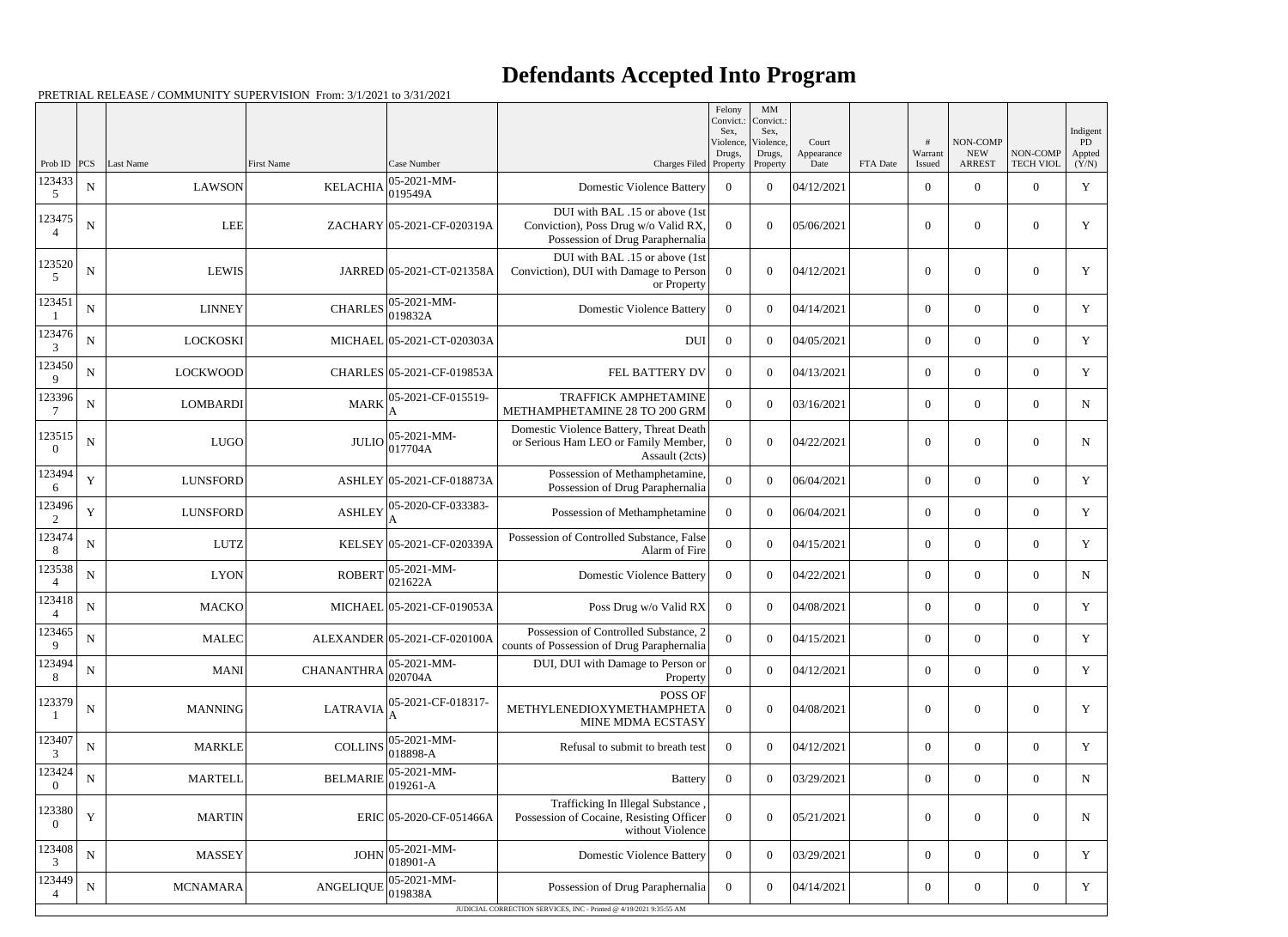|                          |             |                    |                    |                                                        |                                                                                                                                                   | Felony<br>Convict.:<br>Sex,<br>Violence, | $\mathbf{M}\mathbf{M}$<br>Convict.:<br>Sex,<br>Violence, | Court              |          |                   | NON-COMP                    |                              | Indigent<br>PD  |
|--------------------------|-------------|--------------------|--------------------|--------------------------------------------------------|---------------------------------------------------------------------------------------------------------------------------------------------------|------------------------------------------|----------------------------------------------------------|--------------------|----------|-------------------|-----------------------------|------------------------------|-----------------|
| Prob ID $ PCS $          |             | Last Name          | First Name         | Case Number                                            | Charges Filed Property                                                                                                                            | Drugs,                                   | Drugs,<br>Property                                       | Appearance<br>Date | FTA Date | Warrant<br>Issued | <b>NEW</b><br><b>ARREST</b> | NON-COMP<br><b>TECH VIOL</b> | Appted<br>(Y/N) |
| 123494<br>9              | ${\bf N}$   | <b>MEISTER</b>     | <b>KYLE</b>        | 05-2021-MM-<br>020708A                                 | Loitering and Prowling                                                                                                                            | $\overline{0}$                           | $\overline{0}$                                           | 04/29/2021         |          | $\overline{0}$    | $\overline{0}$              | $\Omega$                     | $\mathbf Y$     |
| 123442<br>8              | ${\bf N}$   | <b>MERCER</b>      |                    | SHANNON 05-2021-CF-019701A                             | Aggravated Assault Domestic Violence<br>Discharging a Firearm in Public, 2 counts<br>of Felony Child Abuse, Resisting Officer<br>without Violence | $\Omega$                                 | $\theta$                                                 | 04/13/2021         |          | $\overline{0}$    | $\overline{0}$              | $\theta$                     | Y               |
| 123509<br>2              | ${\bf N}$   | <b>MEVERDEN</b>    | <b>MICHAEL</b>     | 05-2021-CF-021046-                                     | <b>DUI</b>                                                                                                                                        | $\overline{0}$                           | $\theta$                                                 | 04/22/2021         |          | $\overline{0}$    | $\overline{0}$              | $\overline{0}$               | $\mathbf N$     |
| 123465<br>$\overline{4}$ | ${\bf N}$   | <b>MICHEL</b>      |                    | JASON 05-2021-CF-016523A                               | Possession of Heroin, Poss of Drug<br>Paraphernalia (2cts)                                                                                        | $\Omega$                                 | $\theta$                                                 | 04/06/2021         |          | $\boldsymbol{0}$  | $\mathbf{0}$                | $\overline{0}$               | N               |
| 123437<br>5              | ${\bf N}$   | <b>MIELKE</b>      |                    | MICHAEL 05-2021-CF-019582A                             | DUI, Possession of Heroin, Resisting<br>Officer without Violence                                                                                  | $\Omega$                                 | $\theta$                                                 | 04/13/2021         |          | $\boldsymbol{0}$  | $\overline{0}$              | $\overline{0}$               | $\mathbf Y$     |
| 123431<br>$\overline{4}$ | ${\bf N}$   | <b>MOJICA</b>      |                    | JASON 05-2021-CF-019385A                               | DUI, Driving While License Susp<br>(Habitual Traffic Offender), Refuse Breath<br>Urine Blood DUI Test After Prev Susp                             | $\Omega$                                 | $\boldsymbol{0}$                                         | 04/13/2021         |          | $\overline{0}$    | $\overline{0}$              | $\boldsymbol{0}$             | Y               |
| 123520                   | ${\bf N}$   | <b>MORIN</b>       | <b>STEPHAN</b>     | 05-2021-MM-<br>021352A                                 | Resisting Officer without Violence,<br>Possession of Drug Paraphernalia                                                                           | $\theta$                                 | $\theta$                                                 | 04/29/2021         |          | $\boldsymbol{0}$  | $\overline{0}$              | $\overline{0}$               | $\mathbf N$     |
| 123442<br>3              | ${\bf N}$   | <b>MORONEY</b>     | <b>DOREEN</b>      | 05-2021-CT-019639-                                     | <b>DUI</b>                                                                                                                                        | $\overline{0}$                           | $\overline{0}$                                           | 04/27/2021         |          | $\boldsymbol{0}$  | $\boldsymbol{0}$            | $\overline{0}$               | N               |
| 123458<br>8              | ${\bf N}$   | <b>MUNSON</b>      |                    | BRANDON 05-2021-CF-020004A                             | Trafficking MDMA, Poss of Controlled<br>Substance W/O RX (2cts), Poss of Drug<br>Paraphernalia (2cts)                                             | $\Omega$                                 | $\boldsymbol{0}$                                         | 04/15/2021         |          | $\overline{0}$    | $\overline{0}$              | $\overline{0}$               | Y               |
| 123431<br>5              | ${\bf N}$   | <b>NAGELLA</b>     |                    | 05-2021-MM-<br>MICHAEL 010909A, 05-2021-<br>MM-019404A | Disorderly Conduct, Resisting Officer<br>without Violence                                                                                         | $\theta$                                 | $\boldsymbol{0}$                                         | 04/12/2021         |          | $\overline{0}$    | $\boldsymbol{0}$            | $\overline{0}$               | $\mathbf N$     |
| 123538<br>8              | N           | <b>NIEMAN</b>      | <b>ROBERT</b>      | 05-2021-MM-<br>021620-A                                | <b>Domestic Violence Battery</b>                                                                                                                  | $\overline{0}$                           | $\theta$                                                 | 04/22/2021         |          | $\boldsymbol{0}$  | $\overline{0}$              | $\overline{0}$               | Y               |
| 123467<br>8              | ${\bf N}$   | <b>NORRIS</b>      | <b>ALYSSA</b>      | 05-2021-MM-<br>020163A                                 | DUI, DUI with Property Damage, Resisting<br>Officer without Violence, Driving while<br>License Suspended or Revoked                               | $\overline{0}$                           | $\boldsymbol{0}$                                         | 04/14/2021         |          | $\overline{0}$    | $\overline{0}$              | $\theta$                     | $\mathbf N$     |
| 123437<br>$\theta$       | ${\bf N}$   | <b>OCKERMAN</b>    | <b>RACHELLE</b>    | 05-2021-MM-<br>019591A                                 | <b>Domestic Violence Battery</b>                                                                                                                  | $\Omega$                                 | $\theta$                                                 | 04/29/2021         |          | $\boldsymbol{0}$  | $\overline{0}$              | $\overline{0}$               | Y               |
| 123466<br>6              | ${\bf N}$   | <b>OLINGER</b>     | <b>CHRISTOPHER</b> | 05-2021-MM-<br>020181-A                                | Trespass                                                                                                                                          | $\mathbf{0}$                             | $\boldsymbol{0}$                                         | 04/14/2021         |          | $\boldsymbol{0}$  |                             | $\overline{0}$               | Y               |
| 123487<br>3              | ${\bf N}$   | <b>OLSON</b>       |                    | GRETCHEN 05-2021-CF-020518A                            | 3 counts of Poss Drug w/o Valid RX, Keep<br>Veh Resorted to by Pers Using Cont Subs,<br>Possession of Drug Paraphernalia                          | $\Omega$                                 | $\boldsymbol{0}$                                         | 04/20/2021         |          | $\mathbf{0}$      | $\boldsymbol{0}$            | $\overline{0}$               | Y               |
| 123434<br>5              | ${\bf N}$   | <b>ORTIZ</b>       | <b>ELIO</b>        | 05-2021-CT-019579-                                     | <b>DUI</b>                                                                                                                                        | $\overline{0}$                           | $\boldsymbol{0}$                                         | 04/13/2021         |          | $\boldsymbol{0}$  | $\overline{0}$              | $\overline{0}$               | N               |
| 123458                   | ${\bf N}$   | <b>OSTASZEWSKI</b> |                    | ANDREA 05-2021-CT-020009A                              | Leave Scene of Accident w/o Giving Info<br>>\$50 Damage, Unlawful Use of Temporary<br>Tag                                                         | $\Omega$                                 | $\boldsymbol{0}$                                         | 04/29/2021         |          | $\mathbf{0}$      | $\boldsymbol{0}$            | $\overline{0}$               | Y               |
| 123466                   | $\mathbf N$ | <b>OWENS</b>       |                    | CHRISTOPHER 05-2021-CF-020078A                         | Possession of Heroin, Criminal Mischief<br>with Damage, Resisting Officer without<br>Violence                                                     | $\theta$                                 | $\boldsymbol{0}$                                         | 04/08/2021         |          | $\mathbf{0}$      | $\boldsymbol{0}$            | $\overline{0}$               | N               |
| 123430<br>5              | $\mathbf Y$ | <b>PEMBERTON</b>   | <b>LETISHA</b>     | 05-2021-MM-<br>019395A                                 | <b>Battery</b>                                                                                                                                    | $\overline{0}$                           | $\boldsymbol{0}$                                         | 03/31/2021         |          | $\boldsymbol{0}$  | $\boldsymbol{0}$            | $\overline{0}$               | Y               |
|                          |             |                    |                    |                                                        | JUDICIAL CORRECTION SERVICES, INC - Printed @ 4/19/2021 9:35:55 AM                                                                                |                                          |                                                          |                    |          |                   |                             |                              |                 |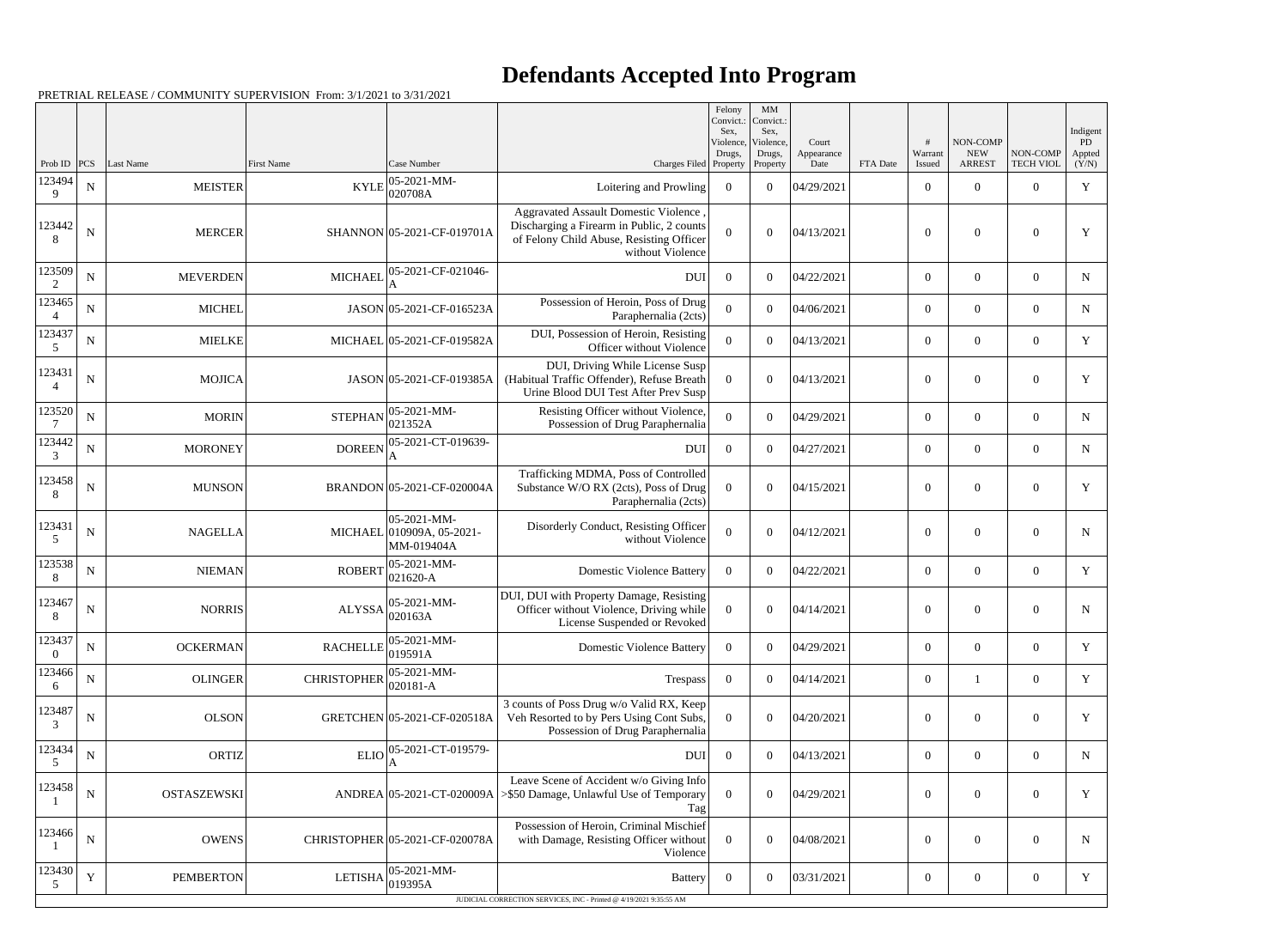|                    |             |                   |                   |                             |                                                                                                                                               | Felony<br>Convict.:<br>Sex. | MM<br>Convict.:<br>Sex,         |                             |          |                        |                                         |                              | Indigent              |
|--------------------|-------------|-------------------|-------------------|-----------------------------|-----------------------------------------------------------------------------------------------------------------------------------------------|-----------------------------|---------------------------------|-----------------------------|----------|------------------------|-----------------------------------------|------------------------------|-----------------------|
| Prob ID            | PCS         | Last Name         | <b>First Name</b> | Case Number                 | Charges Filed Property                                                                                                                        | Violence,<br>Drugs,         | Violence.<br>Drugs,<br>Property | Court<br>Appearance<br>Date | FTA Date | #<br>Warrant<br>Issued | NON-COMP<br><b>NEW</b><br><b>ARREST</b> | NON-COMP<br><b>TECH VIOL</b> | PD<br>Appted<br>(Y/N) |
| 123466<br>3        | N           | <b>PENNINGTON</b> |                   | TRAVIS 05-2021-CT-020182A   | DUI, DUI with Property Damage                                                                                                                 | $\overline{0}$              | $\theta$                        | 04/12/2021                  |          | $\mathbf{0}$           | $\Omega$                                | $\Omega$                     | $\mathbf Y$           |
| 123520             | $\mathbf N$ | PEREZ-DIAZ        |                   | IHUSHUAH 05-2021-CF-021365A | <b>Domestic Violence Battery</b>                                                                                                              | $\Omega$                    | $\theta$                        | 04/22/2021                  |          | $\overline{0}$         | $\overline{0}$                          | $\overline{0}$               | Y                     |
| 123524<br>2        | $\mathbf N$ | <b>PERRY</b>      | <b>SONIA</b>      | 05-2021-CT-021412-          | <b>DUI</b>                                                                                                                                    | $\overline{0}$              | $\theta$                        | 04/26/2021                  |          | $\mathbf{0}$           | $\Omega$                                | $\overline{0}$               | N                     |
| 123430<br>6        | N           | <b>PETOSA</b>     |                   | BONITA 05-2021-CF-019410A   | DUI Felony 3rd Offense or Subq Offense,<br>Refuse Breath Urine Blood DUI Test After<br>Prev Susp, No Vehicle Registration                     | $\Omega$                    | $\theta$                        | 04/13/2021                  |          | $\boldsymbol{0}$       | $\overline{0}$                          | $\overline{0}$               | Y                     |
| 123457<br>4        | $\mathbf Y$ | <b>PITTI</b>      |                   | BRITTNEY 05-2021-CF-015851A | Possession of Methamphetamine, Give<br>False Name or Identification to LEO                                                                    | $\Omega$                    | $\theta$                        | 04/08/2021                  |          | $\mathbf{0}$           | $\overline{0}$                          | $\overline{0}$               | Y                     |
| 123407<br>5        | N           | <b>PUSHMAN</b>    | <b>KEITH</b>      | 05-2021-CT-018889-          | Attached Registration License not assigned                                                                                                    | $\Omega$                    | $\theta$                        | 03/29/2021                  |          | $\overline{0}$         | $\overline{0}$                          | $\overline{0}$               | Y                     |
| 123488<br>$\theta$ | ${\bf N}$   | <b>QUARTERS</b>   | <b>CLINT</b>      | 05-2021-MM-<br>020505A      | <b>Domestic Violence Battery</b>                                                                                                              | $\overline{0}$              | $\theta$                        | 04/12/2021                  |          | $\boldsymbol{0}$       | $\Omega$                                | $\overline{0}$               | Y                     |
| 123451             | N           | <b>QUEFLANDER</b> | <b>ROBERT</b>     | 05-2021-MM-<br>019842A      | Violation of Injunc. For Protection Against<br>Dom. Viol.                                                                                     | $\Omega$                    | $\theta$                        | 04/05/2021                  |          | $\overline{0}$         | $\overline{0}$                          | $\overline{0}$               | Y                     |
| 123458<br>9        | ${\bf N}$   | RAI               |                   | SHANEESH 05-2021-CT-020022A | <b>DUI</b>                                                                                                                                    | $\overline{0}$              | $\theta$                        | 04/29/2021                  |          | $\boldsymbol{0}$       | $\overline{0}$                          | $\overline{0}$               | Y                     |
| 123436<br>6        | N           | <b>REDDITT</b>    |                   | BRANDEN 05-2021-CT-019604A  | DUI, Driving while License Suspended or<br>Revoked                                                                                            | $\Omega$                    | $\theta$                        | 03/30/2021                  |          | $\overline{0}$         | $\overline{0}$                          | $\overline{0}$               | N                     |
| 123493<br>8        | N           | <b>REDWINE</b>    | <b>AMANDA</b>     | 05-2021-MM-<br>020728A      | Possession of Drug Paraphernalia                                                                                                              | $\overline{0}$              | $\theta$                        | 04/13/2021                  |          | $\boldsymbol{0}$       | $\overline{0}$                          | $\overline{0}$               | Y                     |
| 123398<br>8        | ${\bf N}$   | <b>REYEZ</b>      | <b>FRANCISCA</b>  | 05-2021-MM-<br>018702A      | <b>Domestic Violence Battery</b>                                                                                                              | $\Omega$                    | $\theta$                        | 04/24/2021                  |          | $\overline{0}$         | $\overline{0}$                          | $\overline{0}$               | Y                     |
| 123449<br>5        | ${\bf N}$   | <b>RICHARD</b>    | <b>KATHLEEN</b>   | 05-2021-MM-<br>019836A      | <b>Domestic Violence Battery</b>                                                                                                              | $\overline{0}$              | $\theta$                        | 04/14/2021                  |          | $\boldsymbol{0}$       | $\overline{0}$                          | $\overline{0}$               | Y                     |
| 123494             | N           | <b>RICHARDS</b>   | <b>CHEYANNE</b>   | 05-2021-MM-<br>020725A      | <b>Battery</b>                                                                                                                                | $\overline{0}$              | $\theta$                        | 04/13/2021                  |          | $\overline{0}$         | $\overline{0}$                          | $\overline{0}$               | Y                     |
| 123451<br>.5       | ${\bf N}$   | <b>RICHARDSON</b> |                   | JOSEPH 05-2021-CF-019848A   | Driving While License Suspended Revoked<br>Cancel w/Knowledge, Possession of Drug<br>Paraphernalia, POSS HEROIN WITS,<br>POSS METHAMPHET WITS | $\overline{0}$              | $\mathbf{0}$                    | 04/13/2021                  |          | $\overline{0}$         | $\boldsymbol{0}$                        | $\boldsymbol{0}$             | $\mathbf Y$           |
| 123502<br>6        | ${\bf N}$   | <b>RICHERT</b>    | <b>KRISTIN</b>    | 05-2021-MM-<br>020867-A     | Resisting Officer without Violence                                                                                                            | $\overline{0}$              | $\overline{0}$                  | 04/13/2021                  |          | $\overline{0}$         | $\overline{0}$                          | $\overline{0}$               | Y                     |
| 123362<br>3        | ${\bf N}$   | <b>RING</b>       |                   | CURTIS 05-2021-CF-017948A   | 2 counts of Possession of Controlled<br>Substance, 2 counts of Possession of Drug<br>Paraphernalia                                            | $\Omega$                    | $\overline{0}$                  | 03/30/2021                  |          | $\boldsymbol{0}$       | $\boldsymbol{0}$                        | $\boldsymbol{0}$             | Y                     |
| 123524<br>$\theta$ | ${\bf N}$   | <b>RIOFRIO</b>    |                   | JENNIFER 05-2021-MM-02139A  | Possession of Drug Paraphernalia, Driving<br>while License Suspended or Revoked                                                               | $\overline{0}$              | $\overline{0}$                  | 04/19/2021                  |          | $\overline{0}$         | $\overline{0}$                          | $\overline{0}$               | Y                     |
| 123459<br>$\theta$ | ${\bf N}$   | <b>RITSON</b>     |                   | JAMES 05-2021-CF-020007A    | Poss Drug w/o Valid RX, Possession of<br>Drug Paraphernalia                                                                                   | $\overline{0}$              | $\overline{0}$                  | 04/15/2021                  |          | $\overline{0}$         | $\overline{0}$                          | $\overline{0}$               | Y                     |
| 123362             | N           | <b>RIVERA</b>     | <b>MELVIN</b>     | 05-2021-MM-<br>017944-A     | <b>Domestic Violence Battery</b>                                                                                                              | $\overline{0}$              | $\overline{0}$                  | 04/01/2021                  |          | $\overline{0}$         | $\overline{0}$                          | $\overline{0}$               | Y                     |
| 123521<br>$\theta$ | $\mathbf N$ | RIVERO-CARMENATE  |                   | SAUL 05-2020-CF-030349A     | Failure to redeliver hired/leased personal<br>property                                                                                        | $\boldsymbol{0}$            | $\boldsymbol{0}$                | 04/22/2021                  |          | $\boldsymbol{0}$       | $\overline{0}$                          | $\overline{0}$               | Y                     |
|                    |             |                   |                   |                             | JUDICIAL CORRECTION SERVICES, INC - Printed @ 4/19/2021 9:35:55 AM                                                                            |                             |                                 |                             |          |                        |                                         |                              |                       |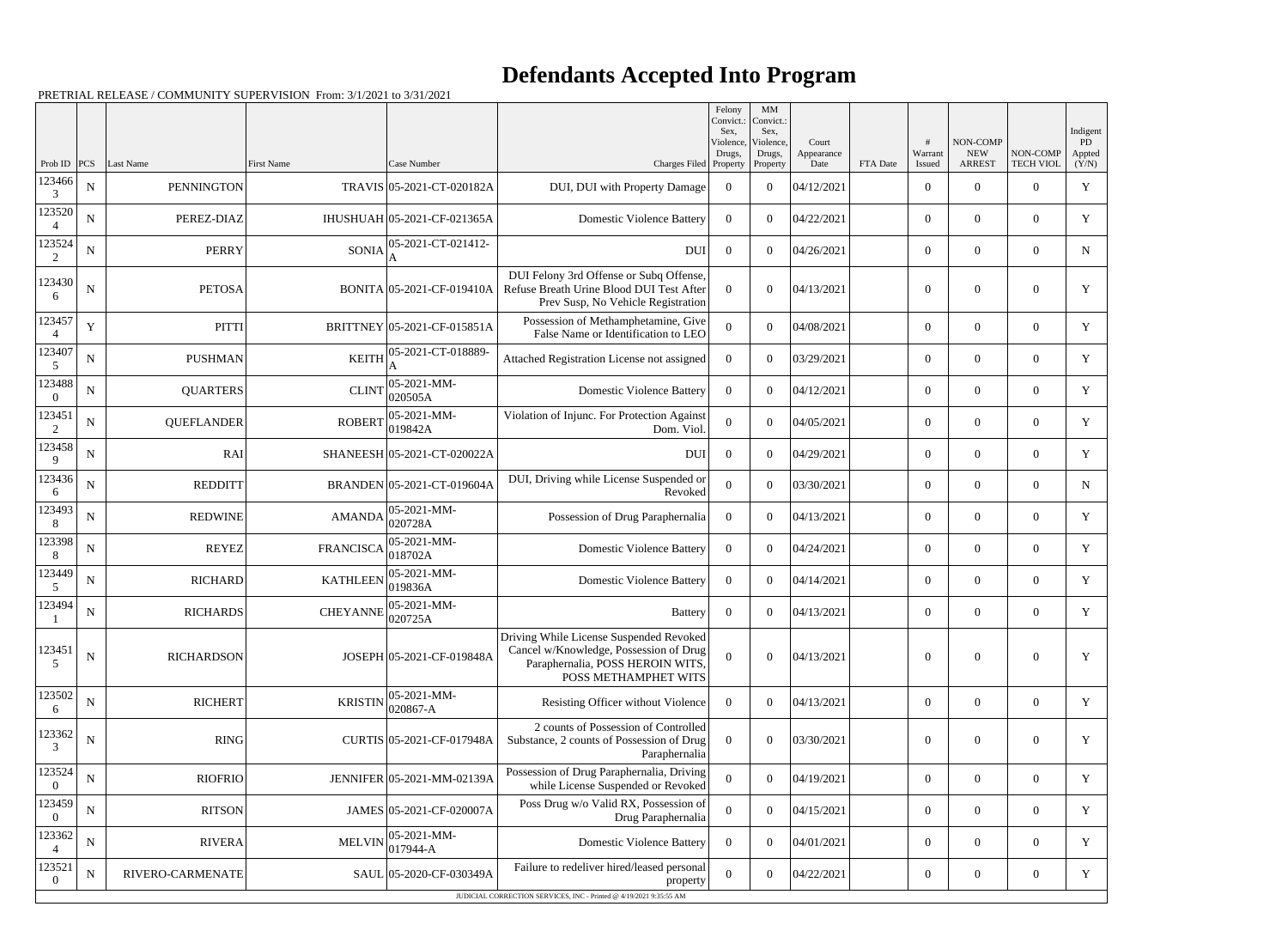|                         |                  |                           |                    |                                        |                                                                                                    | Felony<br>Convict.:<br>Sex. | MM<br>Convict.:<br>Sex,    |                     |          |                          |                                 |                              | Indigent             |
|-------------------------|------------------|---------------------------|--------------------|----------------------------------------|----------------------------------------------------------------------------------------------------|-----------------------------|----------------------------|---------------------|----------|--------------------------|---------------------------------|------------------------------|----------------------|
|                         |                  |                           |                    |                                        |                                                                                                    | Violence,<br>Drugs,         | Violence,<br>Drugs,        | Court<br>Appearance |          | Warrant                  | <b>NON-COMP</b><br><b>NEW</b>   | NON-COMP<br><b>TECH VIOL</b> | PD<br>Appted         |
| Prob ID<br>123419       | PCS<br>${\bf N}$ | Last Name<br><b>ROARK</b> | <b>First Name</b>  | Case Number<br>CODY 05-2021-CT-019095A | Charges Filed Property<br>DUI                                                                      | $\overline{0}$              | Property<br>$\overline{0}$ | Date<br>04/12/2021  | FTA Date | Issued<br>$\overline{0}$ | <b>ARREST</b><br>$\overline{0}$ | $\overline{0}$               | (Y/N)<br>$\mathbf Y$ |
| $\theta$<br>123495<br>5 | ${\bf N}$        | <b>ROBERSTON</b>          | <b>ALEXANDER</b>   | 05-2021-MM-<br>020700A                 | <b>Domestic Violence Battery</b>                                                                   | $\overline{0}$              | $\overline{0}$             | 04/29/2021          |          | $\overline{0}$           | $\overline{0}$                  | $\overline{0}$               | Y                    |
| 123495<br>$\theta$      | ${\bf N}$        | <b>ROBERSTON</b>          | <b>MATTHEW</b>     | 05-2021-MM-<br>020702A                 | <b>Domestic Violence Battery</b>                                                                   | $\overline{0}$              | $\overline{0}$             | 04/29/2021          |          | $\overline{0}$           | $\overline{0}$                  | $\overline{0}$               | Y                    |
| 123360<br>3             | ${\bf N}$        | <b>ROBERTS</b>            |                    | MARY 05-2021-CF-017941A                | DUI, 2 counts of Possession of Controlled<br>Substance, Reckless Driving                           | $\overline{0}$              | $\overline{0}$             | 03/30/2021          |          | $\overline{0}$           | $\overline{0}$                  | $\overline{0}$               | $\mathbf Y$          |
| 123425<br>2             | ${\bf N}$        | <b>ROGERS</b>             | <b>PAUL</b>        | 05-2021-CF-019267-                     | Possession of Heroin                                                                               | $\overline{0}$              | $\Omega$                   | 04/06/2021          |          | $\overline{0}$           | $\overline{0}$                  | $\overline{0}$               | $\mathbf Y$          |
| 123387<br>3             | N                | <b>ROSA-CEPEDA</b>        |                    | MANUEL 05-2021-CT-018516A              | <b>DUI</b>                                                                                         | $\overline{0}$              | $\mathbf{0}$               | 03/29/2021          |          | $\overline{0}$           | $\overline{0}$                  | $\overline{0}$               | Y                    |
| 123482<br>5             | ${\bf N}$        | <b>ROSSBACH</b>           |                    | STEPHANIE 05-2021-CF-020472A           | Neglect of a Child, DUI, 2 counts of DUI<br>with Damage to Person or Property                      | $\theta$                    | $\Omega$                   | 04/20/2021          |          | $\overline{0}$           | $\overline{0}$                  | $\overline{0}$               | Y                    |
| 123431<br>$\theta$      | ${\bf N}$        | <b>ROUGTON</b>            | <b>JOSPEH</b>      | 05-2021-MM-<br>019400A                 | Resisting Operator of Lodgin or Food Srvc<br>Est                                                   | $\overline{0}$              | $\mathbf{0}$               | 03/31/2021          |          | $\overline{0}$           | $\overline{0}$                  | $\overline{0}$               | Y                    |
| 123449                  | ${\bf N}$        | <b>SAUBER</b>             | <b>BRITTNEY</b>    | 05-2021-MM-<br>019837A                 | Possession of Drug Paraphernalia                                                                   | $\overline{0}$              | $\mathbf{0}$               | 04/14/2021          |          | $\overline{0}$           | $\overline{0}$                  | $\overline{0}$               | $\mathbf N$          |
| 123502                  | ${\bf N}$        | <b>SCHOLZ</b>             | <b>MARY</b>        | 05-2021-MM-<br>020865-A                | Possession of Drug Paraphernalia                                                                   | $\overline{0}$              | $\overline{0}$             | 04/13/2021          |          | $\overline{0}$           | $\overline{0}$                  | $\overline{0}$               | Y                    |
| 123468<br>$\theta$      | ${\bf N}$        | <b>SHAFFER</b>            |                    | STEPHANIE 05-2021-CF-020164A           | Possession of<br>Oxycodone/Oxycontin/Roxycontin/Roxyc<br>odone, Possession of Controlled Substance | $\theta$                    | $\overline{0}$             | 04/08/2021          |          | $\overline{0}$           | $\overline{0}$                  | $\overline{0}$               | $\mathbf N$          |
| 123370                  | ${\bf N}$        | <b>SHAW</b>               | <b>IAN</b>         | 05-2021-MM-<br>018151A                 | Petit Theft, Resisting Officer without<br>Violence                                                 | $\overline{0}$              | $\overline{0}$             | 03/29/2021          |          | $\overline{0}$           | $\mathbf{0}$                    | $\overline{0}$               | Y                    |
| 123449<br>8             | ${\bf N}$        | <b>SHEA</b>               |                    | KAYLA 05-2021-CF-019702A               | Possession of Cocaine, Possession of Drug<br>Paraphernalia, Resisting Officer without<br>Violence  | $\boldsymbol{0}$            | $\boldsymbol{0}$           | 04/13/2021          |          | $\overline{0}$           | $\mathbf{0}$                    | $\overline{0}$               | Y                    |
| 123524                  | ${\bf N}$        | <b>SIMPSON</b>            | SAMANTHA           | $05 - 2021 - MM -$<br>021397-A         | Domestic Violence Battery                                                                          | $\mathbf{0}$                | $\overline{0}$             | 04/19/2021          |          | $\overline{0}$           | $\overline{0}$                  | $\overline{0}$               | Y                    |
| 123407<br>8             | ${\bf N}$        | <b>SMADI</b>              | <b>ALADDIN</b>     | 05-2021-MM-<br>018884-A                | <b>Domestic Violence Battery</b>                                                                   | $\overline{0}$              | $\overline{0}$             | 04/12/2021          |          | $\overline{0}$           | $\overline{0}$                  | $\overline{0}$               | Y                    |
| 123398<br>5             | ${\bf N}$        | <b>SMITH</b>              |                    | BRANDON 05-2021-CF-018718A             | Possession of Methamphetamine-2 CTS.<br>POSS C/S W/NO SCRIPT                                       | $\Omega$                    | $\overline{0}$             | 04/06/2021          |          | $\overline{0}$           | $\overline{0}$                  | $\overline{0}$               | Y                    |
| 123475<br>6             | ${\bf N}$        | <b>SMITH</b>              |                    | JEFFREY 05-2021-CT-020315A             | DUI with BAL .15 or above (1st<br>Conviction)                                                      | $\boldsymbol{0}$            | $\mathbf{0}$               | 04/05/2021          |          | $\overline{0}$           | $\overline{0}$                  | $\overline{0}$               | Y                    |
| 123369<br>8             | ${\bf N}$        | <b>SMITH</b>              | <b>REBECCA</b>     | 05-2021-MM-<br>018146A                 | <b>Domestic Violence Battery</b>                                                                   | $\overline{0}$              | $\mathbf{0}$               | 03/22/2021          |          | $\overline{0}$           | $\overline{0}$                  | $\overline{0}$               | Y                    |
| 123516                  | ${\bf N}$        | SMITH                     | <b>TERESA</b>      | 05-2021-MM-<br>021219-A                | <b>Domestic Violence Battery</b>                                                                   | $\overline{0}$              | $\Omega$                   | 04/29/2021          |          | $\overline{0}$           | $\overline{0}$                  | $\overline{0}$               | Y                    |
| 123451                  | ${\bf N}$        | <b>SNOW</b>               | <b>DUSTY</b>       |                                        |                                                                                                    | <b>UNK</b>                  | <b>UNK</b>                 |                     |          | <b>UNK</b>               |                                 |                              | $\mathbf N$          |
| 123545<br>9             | ${\bf N}$        | <b>SOLNOSKY</b>           | <b>MIKAYLA</b>     | 05-2021-MM-<br>021825A                 | <b>Domestic Violence Battery</b>                                                                   | $\overline{0}$              | $\boldsymbol{0}$           | 04/29/2021          |          | $\overline{0}$           | $\overline{0}$                  | $\overline{0}$               | Y                    |
| 123424<br>6             | ${\bf N}$        | <b>STANLEY</b>            | <b>CHRISTOPHER</b> | 05-2021-MM-<br>019258-A                | Resisting Officer without Violence                                                                 | $\bf{0}$                    | $\overline{0}$             | 03/31/2021          |          | $\overline{0}$           | $\mathbf{0}$                    | $\boldsymbol{0}$             | Y                    |
|                         |                  |                           |                    |                                        | JUDICIAL CORRECTION SERVICES, INC - Printed @ 4/19/2021 9:35:55 AM                                 |                             |                            |                     |          |                          |                                 |                              |                      |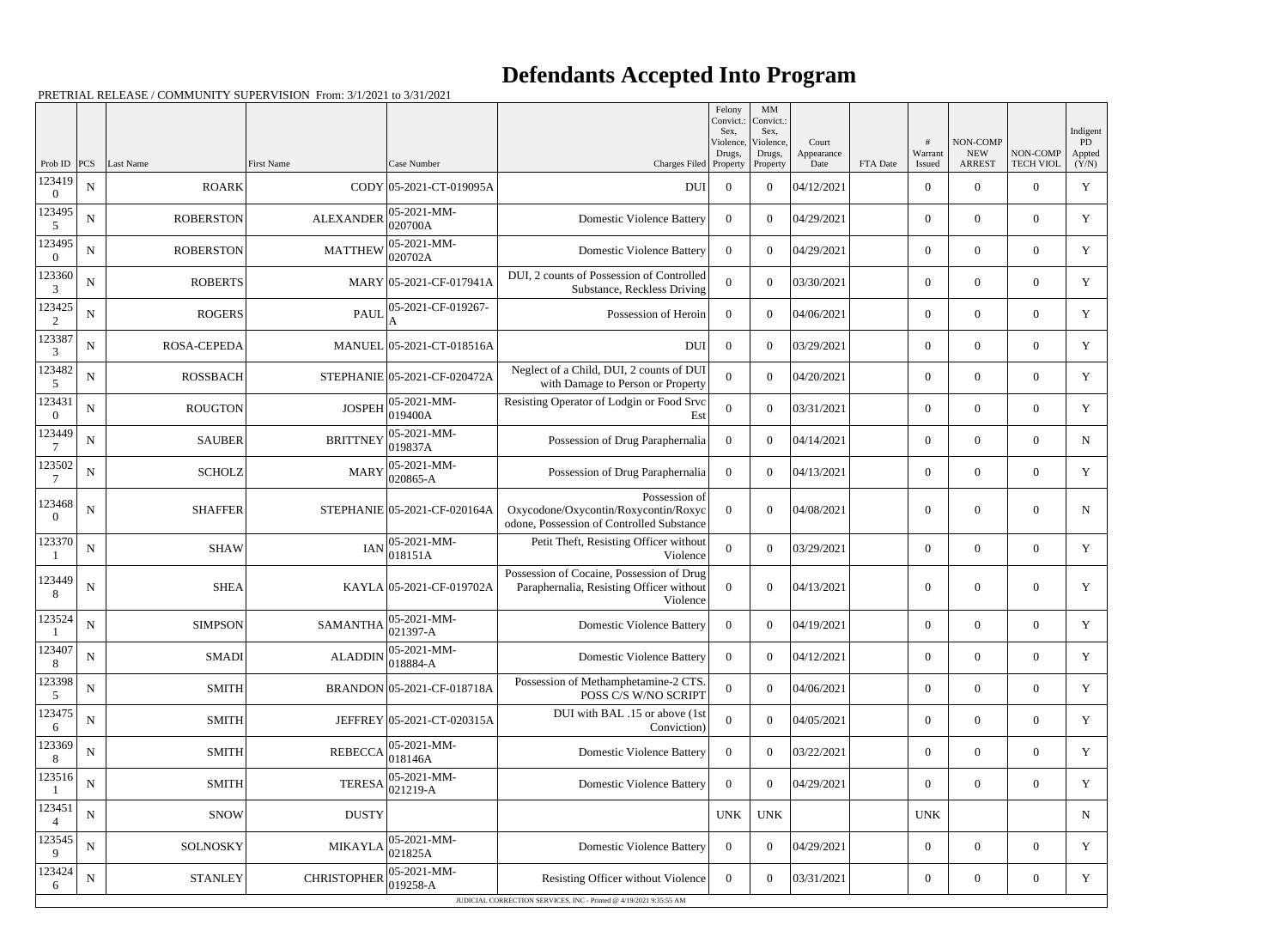|                          |             |                 |                   |                                                     |                                                                                              | Felony<br>Convict.:<br>Sex. | MM<br>Convict.<br>Sex,          |                             |          |                   |                                         |                              | Indigent              |
|--------------------------|-------------|-----------------|-------------------|-----------------------------------------------------|----------------------------------------------------------------------------------------------|-----------------------------|---------------------------------|-----------------------------|----------|-------------------|-----------------------------------------|------------------------------|-----------------------|
| Prob ID                  | PCS         | Last Name       | <b>First Name</b> | Case Number                                         | Charges Filed Property                                                                       | Violence,<br>Drugs,         | Violence,<br>Drugs,<br>Property | Court<br>Appearance<br>Date | FTA Date | Warrant<br>Issued | NON-COMP<br><b>NEW</b><br><b>ARREST</b> | NON-COMP<br><b>TECH VIOL</b> | PD<br>Appted<br>(Y/N) |
| 123466<br>5              | ${\bf N}$   | <b>STANLEY</b>  |                   | TYLER 05-2021-CF-020184A                            | Possession of Controlled Substance,<br>Possession of Drug Paraphernalia                      | $\theta$                    | $\theta$                        | 04/15/2021                  |          | $\overline{0}$    | $\overline{0}$                          | $\overline{0}$               | $\mathbf Y$           |
| 123430<br>$\Omega$       | ${\bf N}$   | <b>STOCKTON</b> | AMY               | 05-2021-MM-<br>019351A                              | <b>Domestic Violence Battery</b>                                                             | $\Omega$                    | $\theta$                        | 03/31/2021                  |          | $\overline{0}$    | $\theta$                                | $\overline{0}$               | N                     |
| 123406<br>$\overline{4}$ | N           | <b>SWEENEY</b>  |                   | 05-2021-MM-<br>$KAYLA$ 018887A                      | <b>Domestic Violence Battery</b>                                                             | $\overline{0}$              | $\theta$                        | 04/12/2021                  |          | $\overline{0}$    | $\overline{0}$                          | $\overline{0}$               | $\mathbf Y$           |
| 123475                   | N           | <b>TIBERIO</b>  |                   | MICHAEL 05-2021-CF-020313A                          | Poss Drug w/o Valid RX, Possession of<br>Drug Paraphernalia                                  | 0                           | $\theta$                        | 04/15/2021                  |          | $\overline{0}$    | $\overline{0}$                          | $\overline{0}$               | Y                     |
| 123520<br>2              | ${\bf N}$   | <b>TILLYER</b>  | <b>EARLE</b>      | 05-2021-MM-<br>021353A                              | <b>Domestic Violence Battery</b>                                                             | $\Omega$                    | $\Omega$                        | 04/12/2021                  |          | $\overline{0}$    | $\theta$                                | $\overline{0}$               | Y                     |
| 123442                   | N           | <b>TINSLEY</b>  | <b>MELISSA</b>    | $ 05 - 2021 - MM -$<br>019630A                      | <b>Domestic Violence Battery</b>                                                             | $\Omega$                    | $\theta$                        | 04/14/2021                  |          | $\overline{0}$    | $\theta$                                | $\overline{0}$               | Y                     |
| 123367<br>2              | $\mathbf Y$ | <b>TRAHAN</b>   |                   | PATRICK 05-2021-CF-012514A                          | Felony Battery by Second Subsq Offense                                                       | $\overline{0}$              | $\theta$                        | 03/25/2021                  |          | $\overline{0}$    | $\overline{0}$                          | $\overline{0}$               | Y                     |
| 123486<br>3              | N           | TRIANTAFILOU    | <b>EFSTRATIA</b>  | 05-2021-CT-018323-                                  | <b>DUI</b>                                                                                   | $\overline{0}$              | $\theta$                        | 03/30/2021                  |          | $\overline{0}$    | $\overline{0}$                          | $\overline{0}$               | Y                     |
| 123362<br>5              | N           | URIBE           | <b>MELISSA</b>    | 05-2021-MM-<br>017945-A                             | <b>Domestic Violence Battery</b>                                                             | $\Omega$                    | $\theta$                        | 04/01/2021                  |          | $\overline{0}$    | $\theta$                                | $\overline{0}$               | $\mathbf Y$           |
| 123537                   | N           | <b>VANI</b>     | <b>CAROI</b>      | 05-2021-MM-<br> 021661A                             | <b>Domestic Violence Battery</b>                                                             | $\Omega$                    | $\theta$                        | 04/26/2021                  |          | $\overline{0}$    | $\theta$                                | $\overline{0}$               | Y                     |
| 123425<br>5              | ${\bf N}$   | <b>WATKINS</b>  | NASH              | 05-2021-MM-<br>$ 019241 - A$                        | <b>Domestic Violence Battery</b>                                                             | $\overline{0}$              | $\theta$                        | 03/31/2021                  |          | $\overline{0}$    | $\overline{0}$                          | $\overline{0}$               | Y                     |
| 123451<br>6              | ${\bf N}$   | <b>WEEKLY</b>   |                   | RUSSELL 05-2021-CF-019828A                          | Poss Drug w/o Valid RX, Possession of<br>Drug Paraphernalia                                  | 0                           | $\theta$                        | 04/08/2021                  |          | $\overline{0}$    | $\overline{0}$                          | $\overline{0}$               | Y                     |
| 123458                   | ${\bf N}$   | <b>WEISS</b>    | <b>RACHEL</b>     | 05-2021-MM-<br> 019990A                             | Criminal Mischief 200 or Less                                                                | $\Omega$                    | $\Omega$                        | 04/05/2021                  |          | $\overline{0}$    | $\overline{0}$                          | $\overline{0}$               | $\mathbf N$           |
| 123458<br>2              | ${\bf N}$   | <b>WESTGATE</b> |                   | JORDAN 05-2021-CF-020002A                           | Use or Poss of Drug Paraphernalia (5cts),<br>Possession of Heroin                            | $\Omega$                    | $\theta$                        | 04/15/2021                  |          | $\overline{0}$    | $\overline{0}$                          | $\overline{0}$               | Y                     |
| 123546<br>$\overline{0}$ | $\mathbf Y$ | <b>WHITCOMB</b> |                   | DEDLA 05-2021-CF-021847A                            | Felony Battery or Domestic Batt by<br>Strangulation                                          | $\overline{0}$              | $\overline{0}$                  | 04/27/2021                  |          | $\boldsymbol{0}$  | $\mathbf{0}$                            | $\overline{0}$               | Y                     |
| 123451<br>8              | ${\bf N}$   | <b>WIENAND</b>  |                   | BRADLEY 05-2021-CF-019823A                          | Poss Drug w/o Valid RX, Possession of<br>Drug Paraphernalia                                  | $\overline{0}$              | $\overline{0}$                  | 04/13/2021                  |          | $\boldsymbol{0}$  | $\boldsymbol{0}$                        | $\boldsymbol{0}$             | Y                     |
| 123415<br>8              | ${\bf N}$   | WIGMAN          |                   | 05-2021-CT-<br>KHLOE 019097A, 05-2021-<br>CT019097A | DUI, Attached Registration License not<br>assigned                                           | $\boldsymbol{0}$            | $\overline{0}$                  | 04/12/2021                  |          | $\overline{0}$    | $\mathbf{0}$                            | $\overline{0}$               | Y                     |
| 123460<br>$\Omega$       | $\mathbf Y$ | <b>WILLIAMS</b> |                   | CHARNER 05-2021-CF-015641A                          | Agg Manslaughter of a Child, Possession<br>of Drug Paraphernalia                             | $\overline{0}$              | $\overline{0}$                  | 04/09/2021                  |          | $\overline{0}$    | $\overline{0}$                          | $\overline{0}$               | Y                     |
| 123437<br>6              | ${\bf N}$   | <b>WILLIAMS</b> | <b>HERBERT</b>    | 05-2021-CF-019603-                                  | Possession of Cocaine                                                                        | $\overline{0}$              | $\overline{0}$                  | 04/08/2021                  |          | $\boldsymbol{0}$  | $\overline{0}$                          | $\overline{0}$               | $\mathbf Y$           |
| 123449<br>6              | $\mathbf N$ | <b>WILLIAMS</b> | <b>THOMAS</b>     | 05-2021-CF-019382-                                  | Possession of Cocaine                                                                        | $\overline{0}$              | $\overline{0}$                  | 04/08/2021                  |          | $\boldsymbol{0}$  | $\mathbf{0}$                            | $\boldsymbol{0}$             | $\mathbf N$           |
| 123450<br>$\overline{4}$ | ${\bf N}$   | WOODRING        |                   | JOHN 05-2021-CF-019854A                             | 2 counts of Poss Drug w/o Valid RX,<br>Introduction of Contraband into Detention<br>Facility | $\theta$                    | $\boldsymbol{0}$                | 04/13/2021                  |          | $\boldsymbol{0}$  | $\mathbf{0}$                            | $\boldsymbol{0}$             | $\mathbf Y$           |
| 123399<br>$\theta$       | ${\bf N}$   | <b>WOODS</b>    |                   | DENNIS 05-2021-CT-018720A                           | DUI                                                                                          | $\overline{0}$              | $\mathbf{0}$                    | 03/29/2021                  |          | $\boldsymbol{0}$  | $\boldsymbol{0}$                        | $\boldsymbol{0}$             | Y                     |
|                          |             |                 |                   |                                                     | JUDICIAL CORRECTION SERVICES, INC - Printed @ 4/19/2021 9:35:55 AM                           |                             |                                 |                             |          |                   |                                         |                              |                       |